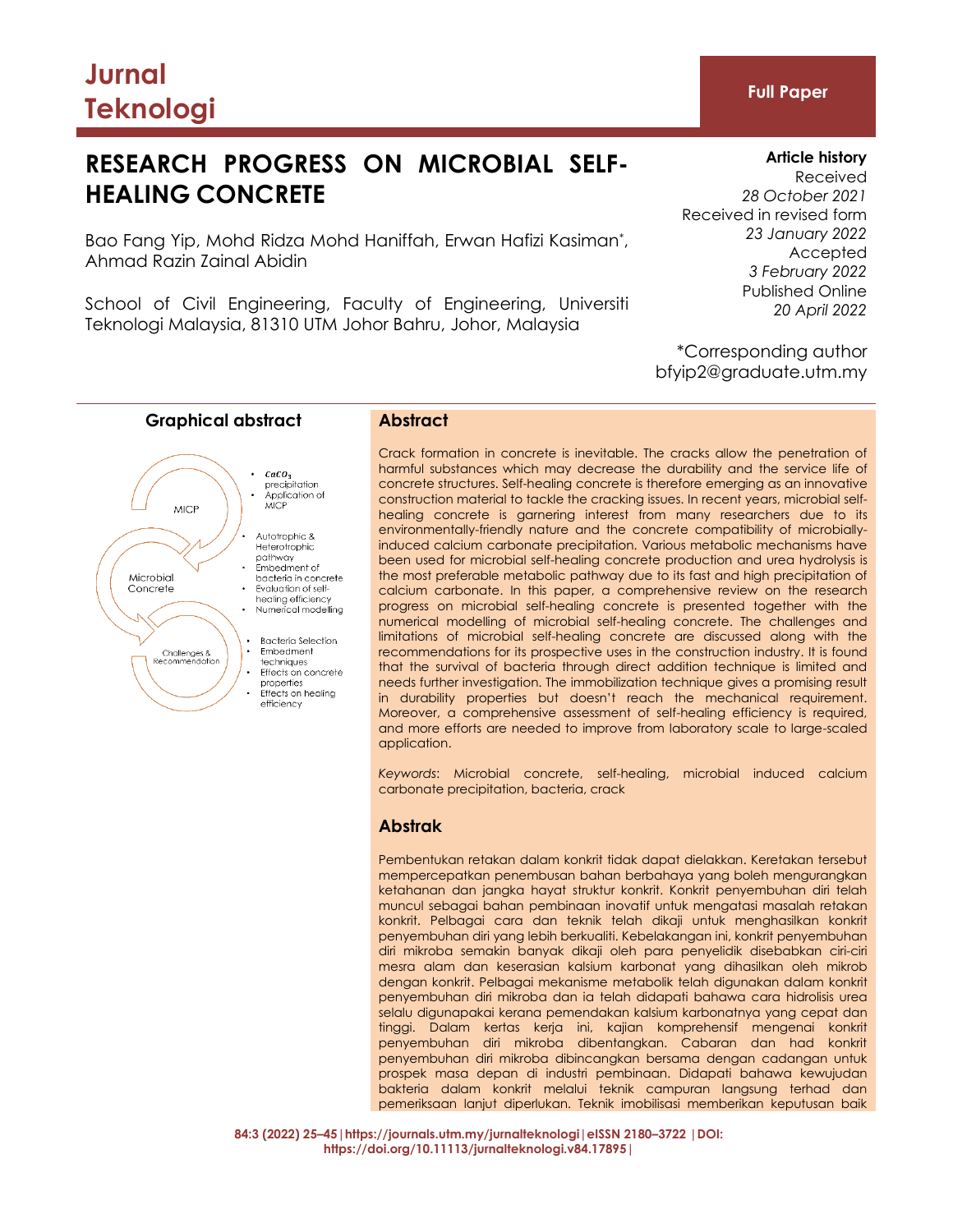dari segi ketahanan tetapi lemah dalam kekuatan mekanikal. Di samping itu, penilaian yang lebih komprehensif diperlukan untuk kecekapan penyembuhan diri serta memerlukan usaha yang berterusan untuk meningkatkan aplikasi dari skala makmal ke skala yang lebih besar.

*Kata kunci*: Konkrit microba, penyembuhan diri, *microbial induced calcium carbonate precipitation,* bakteria, retakan

© 2022 Penerbit UTM Press. All rights reserved

# **1.0 INTRODUCTION**

Concrete is the most widely and massively used material in the construction of buildings and infrastructures. High rise buildings, water dams, water / sewerage treatment plants, road pavements, bridges and tunnels are all constructed with concrete. Apart from its high availability, concrete is a popular material choice as it has a high compressive strength with the addition of embedded steel reinforcements to increase its tensile properties. However, the inherently low tensile strength of concrete makes it vulnerable to the formation of cracks, which are often caused by external loading, plastic shrinkage, drying shrinkage, thermal stress, creep and rebar corrosion. The presence of cracks in concrete allows the penetration of harmful chemical substances like chloride and sulphide, which may result in the corrosion of the steel reinforcements. The penetration of moisture will even speed up the formation and propagation of cracks through recurrent freezing and thawing processes in winter climates. The formation of cracks will consequently decrease the durability and the service life of concrete structures if left unchecked.

In order to mitigate the concrete cracking issues, researchers have applied the concept of self-healing into cementitious materials, giving rise to the emergence of self-healing concrete. Generally, selfhealing concrete is classified into two major groups based on its healing approaches, which is either autogenous or autonomous. The autogenous healing approach relies on natural healing caused by chemical reaction(s) which involves the hydration process of un-hydrated cement particles in the concrete matrix. Now, more focus is aimed towards the autonomous-based self-healing approach instead, which involves the usage of engineered additives such as polymers, chemical compounds and superabsorbent polymers, along with several techniques such as micro-encapsulation, macroencapsulation and vascular-network techniques to deliver the healing agents to damaged areas. Researchers are still working on strategies to scale up the production of these types of self-healing concrete from laboratory settings and implementing it in large-scale applications [1], [2]. Nonetheless, their works do give positive results which suggest that the aforementioned self-healing techniques are indeed feasible and warrant further research.

Typically for autonomous self-healing, chemical healing agents are applied to prolong the service life of concrete structures. However, the application of chemical healing agents such as polyurethane, epoxy resins and polymers are environmentally unfriendly and are hindered by their limited compatibility with concrete due to the different thermal expansion coefficients between the concrete and the agents themselves. With these issues in mind, researchers are looking for various environmentally friendly alternatives that are still ideal and would still give rise to concrete with good quality, long shelf life, high pervasiveness, and provide repeatable crack healing when the structure is subjected to multiple loading and damage [3].

Recently, a bio-based self-healing approach has emerged as a sustainable and a promising alternative, in which the healing process is initiated by the precipitation of calcium carbonate as a byproduct of the metabolic process induced by specific bacteria in the concrete. To date, there are several published reviews on the application of such microbially induced calcium carbonate precipitation (MICP) in various fields. It has been reported that the application of MICP is environmentally friendly, longlasting and has good compatibility with concrete. Most importantly, these bacteria-based self-healing treatments do provide promising results in crack healing, resulting in a good recovery in terms of mechanical strength and durability, thus resulting in a prolonged lifespan of concrete structures and a reduced need for repair and maintenance.

As of this point in writing, most of the works on microbial self-healing concrete have been focusing on laboratory and experimental investigations, with a limited amount of numerical-based studies that are yet to be reviewed. This paper aims to provide an encompassing review and assessment of microbial self-healing concrete by detailing its research progress thus far, along with a comprehensive review of the metabolic pathways, embedment methods and self-healing evaluation techniques used by various researchers. The challenges and future direction of microbial self-healing concrete is also discussed in subsequent sections.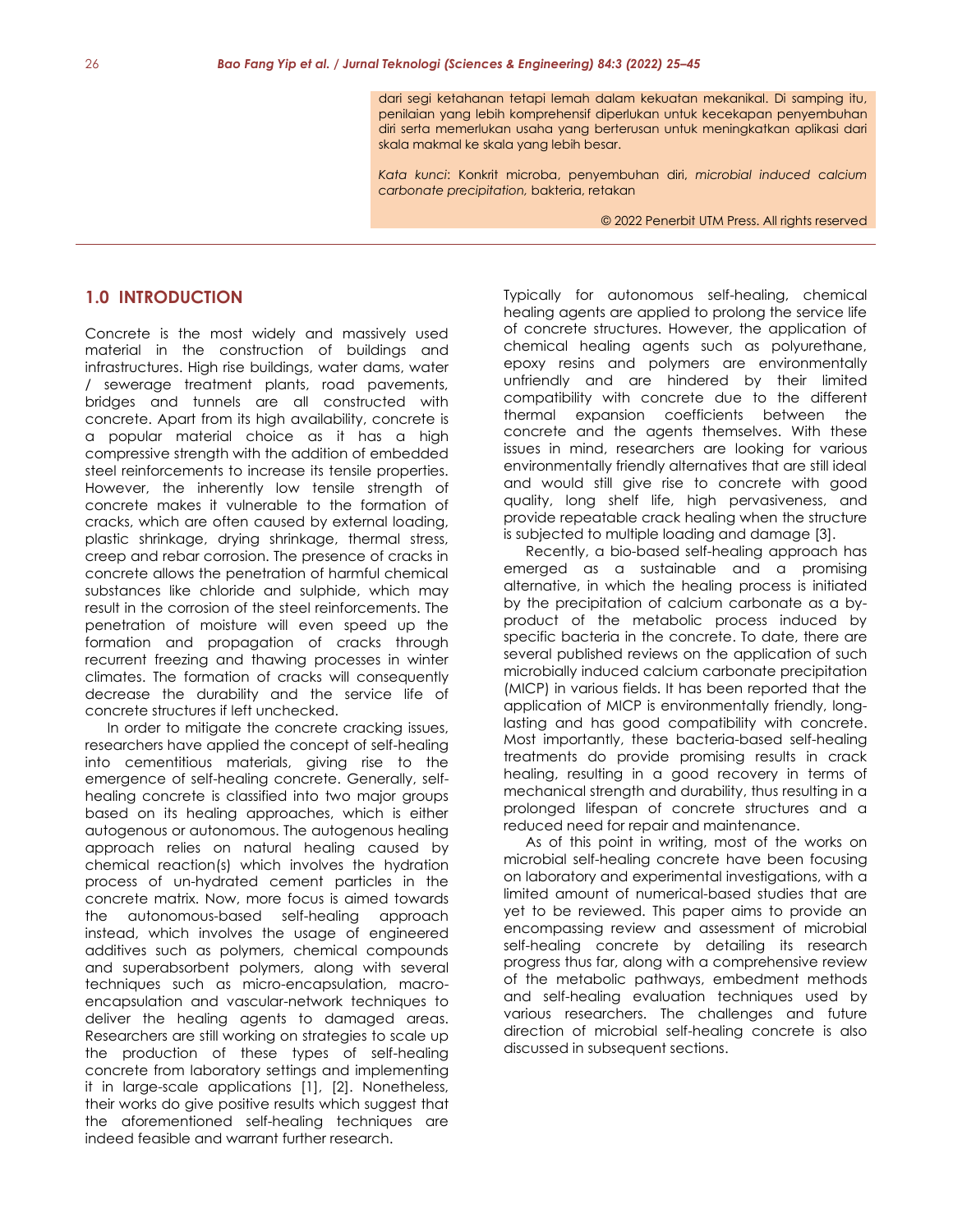# **2.0 MICROBIALLY INDUCED CALCIUM CARBONATE PRECIPITATION (MICP)**

MICP is one of the biomineralization processes that involves the formation of minerals (calcium carbonate) by microorganisms or bacteria through their metabolic reaction with the microenvironment. In MICP, the precipitation of calcium carbonate requires sufficient concentrations of calcium ions  $(Ca^{2+})$  and carbonate ions  $(CO_3^{2-})$ , as shown in Equations (1) and (2). In addition to the presence of these two primary ions, the precipitation process also depends on the concentration of dissolved inorganic carbon (DIC) and calcium ions, the pH value, as well as the existence of nucleation sites [4]. The concentration of DIC, on the other hand, can be affected by the pressure of carbon dioxide  $(CO<sub>2</sub>)$ , the surrounding temperature and other environmental factors [5].

$$
Ca^{2+} + CO_3^{2-} \rightarrow CaCO_3
$$
  
\n
$$
Ca^{2+} + 2HCO_3^{-} \rightarrow CaCO_3 + CO_2 + H_2O
$$
\n(1)

MICP has been studied extensively and applied in many fields in a worldwide scale. Several works have been published on various applications of MICP in Civil Engineering such as the remediation of groundwater with heavy metal and radio-nuclide contamination [6], soil improvement [7]–[10], restoration of stone monuments [11]–[13], concrete surface treatments [5], [14]–[16], shotcrete improvements [17] and enhancement of concrete structures [18]–[22].

In regard to concrete enhancement, the MICP biotechnology is originally intended for concrete surface treatments, which helps to reduce concrete permeability and the penetration of harmful substances as well as to increase the durability of concrete as a whole. It was not until recently that engineers in the concrete industry have made the innovative decision to apply the MICP techniques in the production of self-healing concrete.

# **3.0 MICROBIAL SELF-HEALING APPROACHES IN CONCRETE**

#### **3.1 Autotrophic and Heterotrophic Bacteria**

#### *3.1.1 Autotrophic Bacteria*

Figure 1 shows the taxonomy on the metabolic pathways in microbial self-healing concrete. Generally, there are two major metabolic pathways in MICP, which includes the autotrophic pathway and the heterotrophic pathway. Autotrophic pathways such as photosynthesis and methane oxidation uses carbon dioxide ( ${\cal CO}_2$ ) as the carbon source. The autotrophic metabolic pathways include non-methylotrophic methanogenesis (methane oxidation) by methanogenic archaea, anoxygenic photosynthesis by purple bacteria and oxygenic photosynthesis by cyanobacteria [23]. Calcium carbonate precipitation from  $co_2$  is then induced by the autotrophic bacteria in the presence of calcium ions ( $Ca^{2+}$ ) and water in its microenvironment (Equation 3 to 5). The difference between oxygenic and anoxygenic photosynthesis is the electron donor type. Oxygenic photosynthesis uses water as the electron donor, while anoxygenic photosynthesis uses inorganic compounds like  $H_2 S$  instead.

$$
CO_2 + H_2O \rightarrow H_2CO_3 \tag{3}
$$

$$
H_2CO_3 \leftrightarrow HCO_3^- + H^+ \tag{4}
$$
  
\n
$$
Ca^{2+} + HCO_3^- \rightarrow CaCO_3 + H^+ \tag{5}
$$

To date, only a few authors have reported the application of autotrophic bacteria in self-healing concrete. Zhu *et al.* [24] have studied the biomineralization of cyanobacteria *Synechococcus* PCC8806. Their experiments have shown positive results in which the cyanobacteria have formed a thick calcite-cell aggregate layer adhering to the concrete which can reduce its water absorption and increase its sonication resistance. Zhu extended the investigation of biomineralization of phototrophic cyanobacteria in mortars with live and UV-killed cyanobacteria *Gloeocapsa* PCC73106 [25]. It was subsequently observed that UV-killed cells performed better by contributing to a higher concrete compressive strength and reduction in water absorption and porosity, while the live cells have resulted in a higher amount of calcium carbonate precipitation. Kaur *et al.* [26] on the other hand, focuses on ureolytic bacteria, and have suggested the replacement of urea with a direct influx of  $CO<sub>2</sub>$  as the production of ammonia from urea hydrolysis by the bacteria can deteriorate the concrete structures. When Kaur *et al.* studied the carbonate precipitation by *Bacillus megaterium* SS3 with  $CO<sub>2</sub>$ , the bacteria grew well and the amount of calcium carbonate precipitation through  $CO<sub>2</sub>$  was comparable to that when urea was used for precipitation. The treated specimens have shown a 117% improvement in compressive strength over the control specimens and 47% improvement over the urea-treated specimens. Water absorption was also reduced in the carbon dioxide-treated specimens.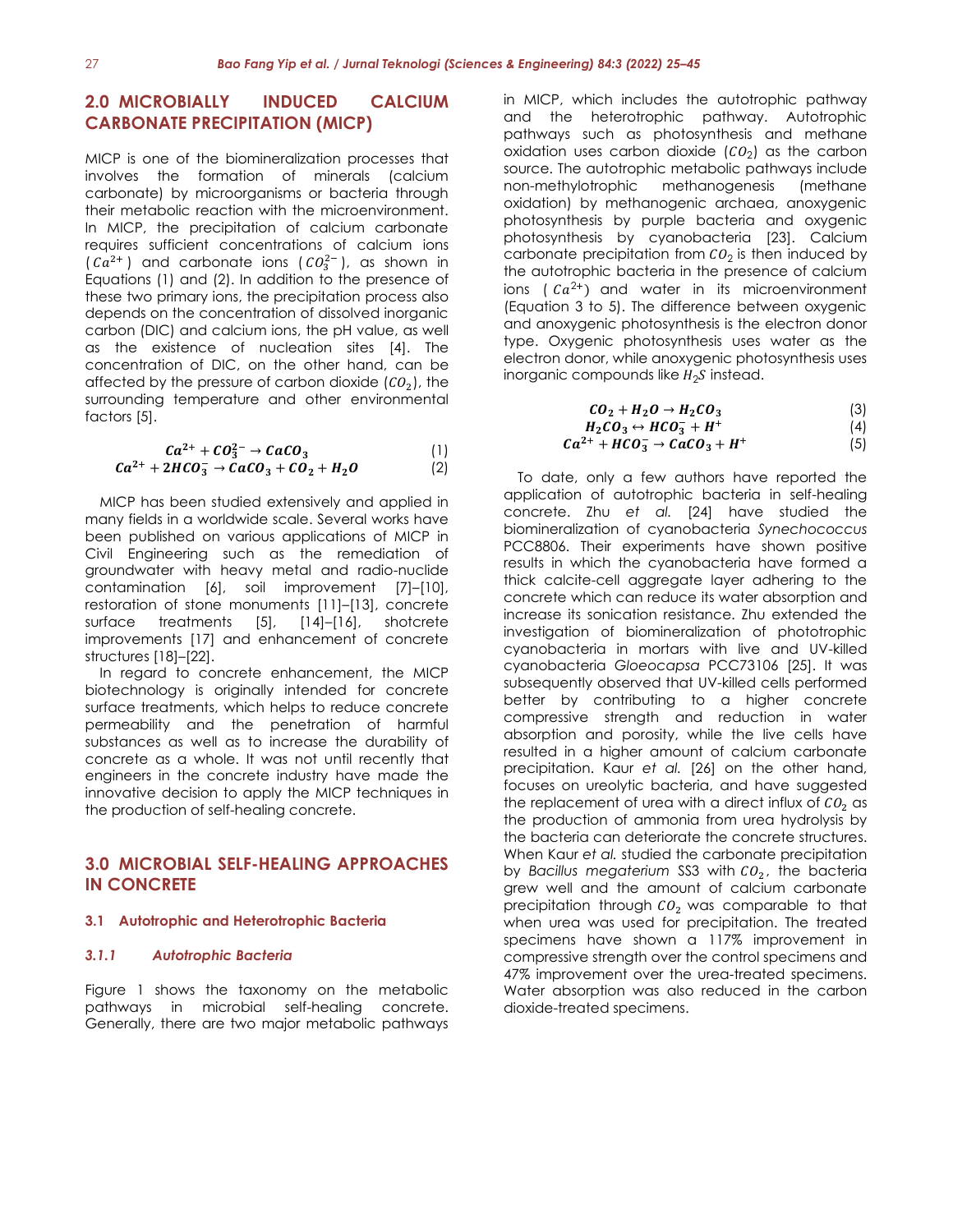

**Figure 1** Taxonomy on the metabolic pathways in microbial self-healing concrete

| <b>Mechanisms</b>                  | Microorganisms                                                | <b>Embedment</b><br>method            | <b>Reported major findings</b>                                                                                                                                                                                                                                                                     | Ref.   |
|------------------------------------|---------------------------------------------------------------|---------------------------------------|----------------------------------------------------------------------------------------------------------------------------------------------------------------------------------------------------------------------------------------------------------------------------------------------------|--------|
| Autotrophic<br>Frequency = $3$     | <b>Bacillus</b><br>megaterium SS3                             | <b>Direct</b>                         | Improvement in compressive strength.<br>Reduction in water absorption.                                                                                                                                                                                                                             | $[26]$ |
|                                    | Cyanobacteria<br>Gloeocapsa<br>PCC73106                       | <b>Direct</b>                         | Live cells increased the amount of precipitation.<br>UV-killed cells increased the compressive strength.<br>Reduced water absorption, with the lowest porosity.                                                                                                                                    | $[25]$ |
|                                    | Cyanobacteria<br>Synechococcus<br><b>PCC8806</b>              | <b>Direct</b>                         | Reduced water absorption and increased resistance to<br>sonication.                                                                                                                                                                                                                                | $[24]$ |
| Denitrification<br>Frequency = $6$ | D. nitroreducens<br>P. aeruginosa                             | Immobilized<br>ACDC, expanded<br>clay | Denitrification can occur under minimum nutrient<br>conditions. The results showed the capability of ACDC to<br>inhibit steel corrosion.                                                                                                                                                           | $[27]$ |
|                                    | Diaphorobacter<br>nitroreducens<br>Pseudomonas<br>aeruginosa  | Immobilized<br>expanded clay          | Improvement in water tightness - absorbed 50% and 40%<br>less water.                                                                                                                                                                                                                               | [28]   |
|                                    | <b>ACDC</b>                                                   | <b>Direct</b>                         | More than 90% of the cracks (500 µm) were closed and<br>68% less water was absorbed.                                                                                                                                                                                                               | $[29]$ |
|                                    | <b>ACDC</b>                                                   | Direct and<br>Immobilized             | Immobilized in diatomaceous earth, expanded clay,<br>granular activated carbon.<br>ACDC performed better than bacteria, yielding positive<br>effects in corrosion inhibition and crack healing.                                                                                                    | $[30]$ |
|                                    | ACDC, CERUP                                                   | <b>Direct</b>                         | Protected rebar from corrosion, 300 µm cracks were<br>healed.                                                                                                                                                                                                                                      | $[31]$ |
|                                    | Pseudomonas<br>aeruginosa,<br>Diaphorobacter<br>nitroreducens | <b>Direct</b>                         | Withstood alkaline environment and were concrete-<br>compatible.                                                                                                                                                                                                                                   | $[32]$ |
| Fungi<br>Frequency = $2$           |                                                               | <b>Direct</b>                         | Comparison between Trichoderma reesei, Aspergillus<br>nidulans, Cadophora interclivum, Umbeliopsis dimorpha,<br>Acidomelania<br>Pseudophialophora<br>panicicola,<br>magnispora was reported.<br>T. reesei spores germinated into hyphal mycelia and<br>grew equally well with or without concrete. | $[33]$ |
|                                    | Aspergillus nidulans                                          | <b>Direct</b>                         | A. nidulans could grow on concrete plates.                                                                                                                                                                                                                                                         | $[34]$ |
| Heterotrophic,<br>iron-reducing    | Shewanella<br>bacteria                                        | <b>Direct</b>                         | Increased compressive strength.                                                                                                                                                                                                                                                                    | $[35]$ |
| bacteria<br>$Frequency = 2$        | Shewanella<br>bacteria                                        | <b>Direct</b>                         | 25% increase in compressive strength in 28 days.                                                                                                                                                                                                                                                   | $[36]$ |

**Table 1** Summary on microbial self-healing concrete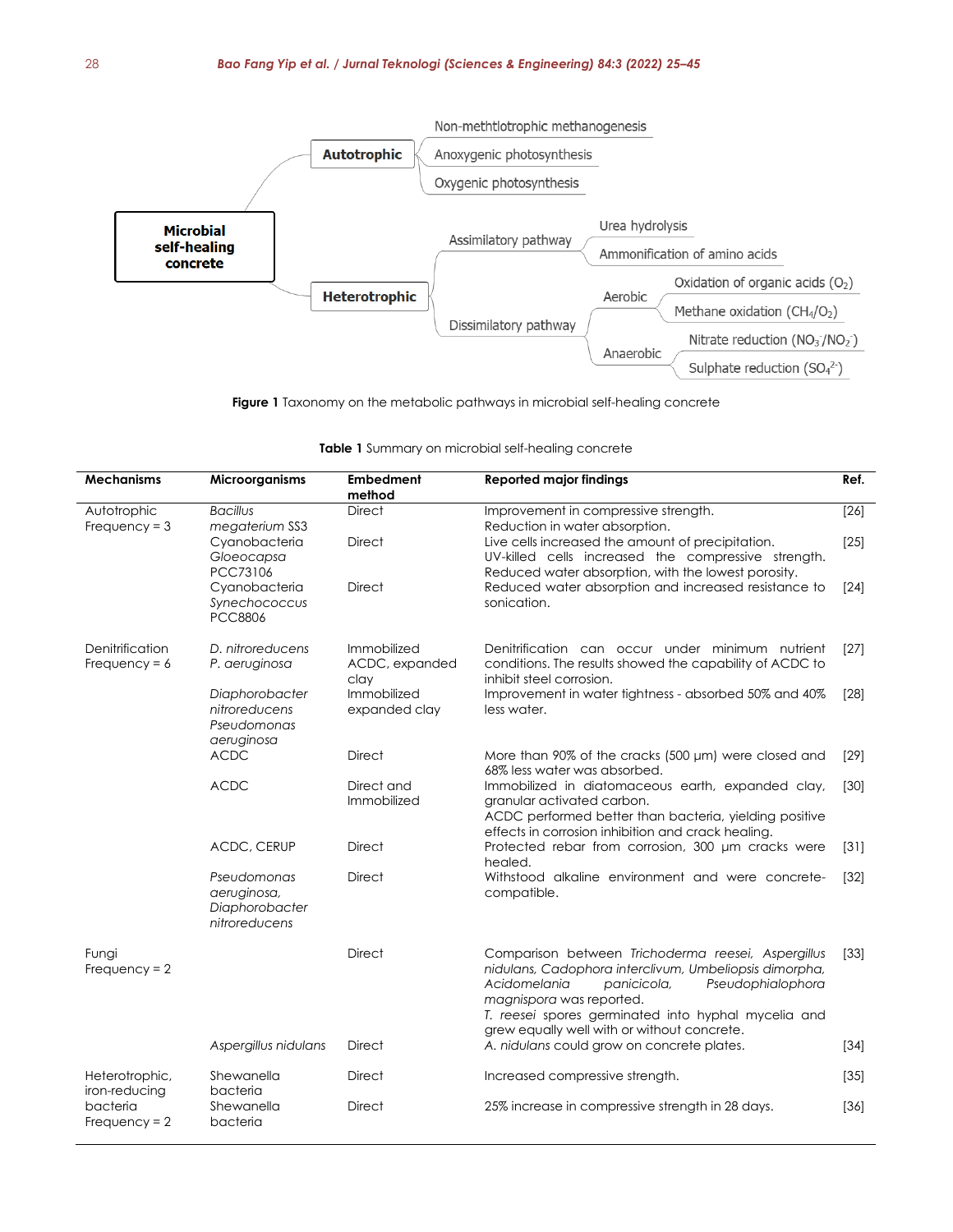| <b>Mechanisms</b>                                 | Microorganisms                                                | <b>Embedment</b><br>method                                               | <b>Reported major findings</b>                                                                                                                                                                                                                                                                                                                                                                                         | Ref.             |
|---------------------------------------------------|---------------------------------------------------------------|--------------------------------------------------------------------------|------------------------------------------------------------------------------------------------------------------------------------------------------------------------------------------------------------------------------------------------------------------------------------------------------------------------------------------------------------------------------------------------------------------------|------------------|
| Oxidation of<br>organic acid<br>Frequency = $19$  | <b>Bacillus sphaericus</b><br><b>Bacillus</b><br>pseudofirmus | <b>Direct</b><br><b>Direct</b>                                           | 14.3% regain in mechanical strength.<br>Polyacrylic acid and citric acid affected the concrete<br>strength. No strength was developed for gluconate- and<br>ascorbic acid                                                                                                                                                                                                                                              | $[37]$<br>$[38]$ |
|                                                   | Bacillus cohnii                                               | Immobilized<br>expanded clay<br>particles                                | Healed 0.46 mm cracks, but resulted in a decrease in<br>compressive strength and decrease in permeability.<br>Immobilization increased bacteria survival.                                                                                                                                                                                                                                                              | $[39]$           |
|                                                   |                                                               | <b>Direct</b>                                                            | Comparison between Bacillus cohnii, Bacillus halodurans<br>and Bacillus pseudofirmus was reported.<br>Decreased compressive strength.                                                                                                                                                                                                                                                                                  | $[40]$           |
|                                                   | <b>Bacillus</b><br>pseudofirmus<br>Bacillus cohnii            | <b>Direct</b>                                                            | Strength reduction of about 10% at 3, 7 and 28 days and<br>only gave positive effects in compressive strength with<br>the addition of calcium lactate. Survival of bacteria<br>spore decreased due to decreasing matrix pore size.<br>Yeast extract and peptone addition reduced<br>compressive strength; especially after peptone is added<br>the late strength of concrete may even be lower than<br>early strength. | [4]              |
|                                                   | <b>Bacillus subtilis</b>                                      | Immobilized<br>Lightweight<br>aggregates,<br>graphite nano-<br>platelets | Bacteria were distributed evenly in concrete matrix due<br>to immobilization in GNP. Healing efficiency was higher<br>in the early stages for GNP and the later stages for LWA.<br>Increased compressive strength.                                                                                                                                                                                                     | [42]             |
|                                                   | Bacillus cohnii                                               | Direct                                                                   | 59% increase in compressive strength, absorption rate<br>and drying shrinkage of cement mortar decreased.                                                                                                                                                                                                                                                                                                              | $[43]$           |
|                                                   | Spore-forming<br>bacteria                                     | <b>Direct</b>                                                            | Improve rheology. Calcium lactate delayed hydration<br>kinetics and decreased the compressive strength in<br>early stages but increased in later stages. Calcium<br>nitrate gave a negative result while calcium formate                                                                                                                                                                                               | [44]             |
|                                                   | Spore-forming<br>bacteria                                     | <b>Direct</b>                                                            | gave a positive result.<br>The effects and influences of crack width, curing ways<br>and cracking age were determined. Water curing is the<br>best. Healing efficiency decreased as crack age<br>increased.                                                                                                                                                                                                            | $[45]$           |
|                                                   | <b>Bacillus</b><br>pseudofirmus                               | <b>Direct</b>                                                            | Comparison between Bacillus pseudofirmus, Bacillus<br>halodurans and Bacillus cohnii was reported.<br>B. pseudofirmus is the most effective.                                                                                                                                                                                                                                                                           | [46]             |
|                                                   | Bacillus cohnii                                               | Immobilized<br><b>LWA</b>                                                | Increased compressive strength.                                                                                                                                                                                                                                                                                                                                                                                        | $[47]$           |
|                                                   | <b>Bacillus</b> genus                                         | Immobilized<br>LWA, expanded<br>clay                                     | Recovery of water tightness increased. 54% and 63%<br>reductions in compressive and flexural<br>strength<br>respectively                                                                                                                                                                                                                                                                                               | $[48]$           |
|                                                   | <b>Bacillus</b>                                               | Immobilized<br>LWA, expanded<br>clay                                     | Numerical model overestimated the volume of filling<br>product as all healing agent in LWA was being<br>converted to calcium carbonate.                                                                                                                                                                                                                                                                                | [49]             |
|                                                   | <b>Bacillus</b><br>alkalinitrilicus                           | Immobilized<br>expanded clay<br>particles                                | Crack-healing of up to 0.46 mm.                                                                                                                                                                                                                                                                                                                                                                                        | $[50]$           |
|                                                   | Bacillus cohnii                                               | <b>Direct</b>                                                            | Loss in compressive and flexural strength by about 8-<br>10%. Calcium source affected the concrete properties.<br>Increased flexural strength when calcium glutamate<br>was used.                                                                                                                                                                                                                                      | [5]              |
|                                                   | Bacillus cohnii<br><b>B.</b> pseudofirmus                     | Immobilized<br>expanded clay<br>capsule                                  | The influence of different parameters on the rate and<br>quality of the crack healing was estimated.                                                                                                                                                                                                                                                                                                                   | $[52]$           |
|                                                   | Bacillus cohnii                                               | Immobilized<br><b>Expanded perlite</b>                                   | Healing of up to 0.79 mm in EP. Has a higher bacteria<br>content, lower incorporated amount and a high cost-<br>effectiveness to make EP particles.                                                                                                                                                                                                                                                                    | $[53]$           |
|                                                   | <b>Bacillus H4</b>                                            | Direct                                                                   | ORT contained calcium peroxide CaO <sub>2</sub> and lactic acid<br>$(9:1)$ to provide a stable oxygen supply and a<br>maintained pH level (9.5–11.0) for effective metabolic<br>activities.                                                                                                                                                                                                                            | $[54]$           |
|                                                   | <b>Bacillus H4</b>                                            | Direct                                                                   | Excessive Ca <sup>2+</sup> inhibited CaCO <sub>3</sub> precipitation.                                                                                                                                                                                                                                                                                                                                                  | $[55]$           |
| Oxidation of<br>organic acid &<br>Denitrification | Alkaliphilic bacteria                                         | Direct                                                                   | Increased crack-sealing efficiency and<br>gave<br>an<br>improvement in frost salt scaling.                                                                                                                                                                                                                                                                                                                             | $[22]$           |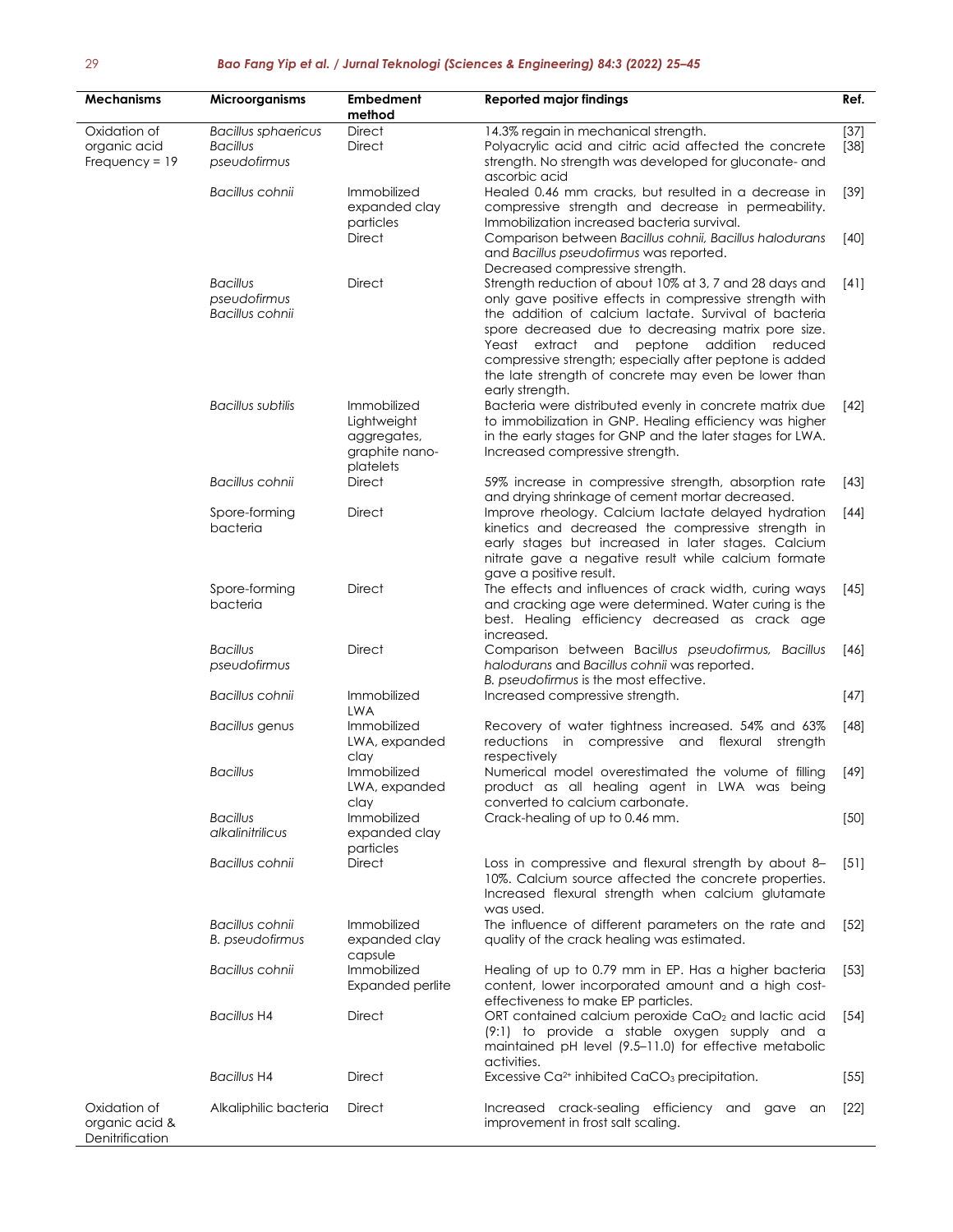| <b>Mechanisms</b>                   | Microorganisms                                                | <b>Embedment</b><br>method | <b>Reported major findings</b>                                                                                                                                                                                                                                                                          | Ref.             |
|-------------------------------------|---------------------------------------------------------------|----------------------------|---------------------------------------------------------------------------------------------------------------------------------------------------------------------------------------------------------------------------------------------------------------------------------------------------------|------------------|
| Urea hydrolysis<br>Frequency = $44$ | <b>B.</b> megaterium                                          | <b>Direct</b>              | Average number of viable bacteria decreased.<br>Improved strength and permeability properties.                                                                                                                                                                                                          | $[56]$           |
|                                     | Bacillus sp. CT-5                                             | <b>Direct</b>              | Increased compressive strength and pullout strength,<br>reduction in corrosion rate and in mass loss.                                                                                                                                                                                                   | $[57]$           |
|                                     | <b>Bacillus sphaericus</b>                                    | <b>Direct</b>              | Reduced water absorption and improved compressive<br>strength.                                                                                                                                                                                                                                          | $[58]$           |
|                                     | Bacillus sphaericus<br>$CT-5$                                 | <b>Direct</b>              | Reduced<br>water<br>permeability<br>improved<br>and<br>compressive strength.                                                                                                                                                                                                                            | $[59]$           |
|                                     | Sporosarcina<br>pasteurii                                     | <b>Direct</b>              | 35% improvement in compressive strength and higher<br>activity in CSL-urea medium.                                                                                                                                                                                                                      | [60]             |
|                                     | Sporosarcina<br>pasteurii                                     | Direct                     | Increased compressive strength.                                                                                                                                                                                                                                                                         | [61]             |
|                                     | Sporosarcina<br>pasteurii                                     | <b>Direct</b>              | UV-induced mutant Bp M-3 has the best performance.                                                                                                                                                                                                                                                      | $[62]$           |
|                                     | <b>Bacillus</b><br>megaterium                                 | Direct                     | 24% increase in compressive strength and increased<br>flexural strength.                                                                                                                                                                                                                                | $[63]$           |
|                                     | S. pasteurii                                                  | Immobilized<br>PU foam     | Polyurethane matrix provided protection to bacterial<br>cells from the extreme alkaline nature of concrete.                                                                                                                                                                                             | $[64]$           |
|                                     | Exiguobacterium<br>mexicanum                                  | <b>Direct</b>              | Increase in compressive strength of up to 23.5%,<br>reduction in water absorption.                                                                                                                                                                                                                      | $[65]$           |
|                                     | Sporosarcina<br>pasteurii                                     | <b>Direct</b>              | Increased compressive strength with reduced porosity.                                                                                                                                                                                                                                                   | [66]             |
|                                     | Sporosarcina<br>pasteurii                                     | <b>Direct</b>              | Nutrient medium and bacteria retarded the hydration<br>kinetics. Increased compressive strength                                                                                                                                                                                                         | $[67]$           |
|                                     | Sporoscarcina<br>pasteurii                                    | <b>Direct</b>              | Improved compressive strength and reduced water<br>absorption.                                                                                                                                                                                                                                          | [68]             |
|                                     | Sporoscarcina                                                 | <b>Direct</b>              | 20% improvement in strength and reduced water                                                                                                                                                                                                                                                           | $[69]$           |
|                                     | pasteurii<br><b>Bacillus subtilis</b>                         | Direct                     | absorption and chloride penetration.<br>Improvements in compressive strength, ultrasonic pulse                                                                                                                                                                                                          | $[70]$           |
|                                     | <b>Bacillus sphaericus</b><br>Bacillus cohnii<br><b>CERUP</b> | <b>Direct</b>              | velocity and a decrease in water absorption.<br>Lower cost for CERUP.                                                                                                                                                                                                                                   | $[71]$           |
|                                     | <b>CERUP</b>                                                  | <b>Direct</b>              | Crack healing up to 0.45 mm. Addition of 0.5% and 1%<br>by weight of cement did not adversely affect the<br>compressive strength but higher dosages of 3% and 5%<br>had significant adverse effects on strength.                                                                                        | $[72]$           |
|                                     | <b>B.</b> sphaericus<br><b>Bacillus sphaericus</b>            | <b>Direct</b><br>Direct    | Decrease in uptake of water and gas permeability.<br>Increased resistance of mortar specimens towards<br>carbonation, chloride penetration and freezing and<br>thawing.                                                                                                                                 | $[15]$           |
|                                     | <b>Bacillus sphaericus</b>                                    | <b>Direct</b>              | Comparison between Bacillus sphaericus, Sporosarcina<br>psychrophile, Sporosarcina ureae and Sporosarcina<br>pasteurii was reported.<br>B. sphaericus precipitate more carbonate than S.<br>psychrophila at cold temperatures. 46 % decreased<br>sorptivity and 64 % lower weight loss upon sonication. | $[16]$           |
|                                     | B. megaterium SS3                                             | Direct                     | 40% decrease in water absorption. 31% decrease in<br>porosity and 18% increase in compressive strength                                                                                                                                                                                                  | $[5]$            |
|                                     | <b>Bacillus sphaericus</b><br>Lysinibacillus<br>sphaericus    | Direct<br><b>Direct</b>    | Increased compressive and tensile strength.<br>Healing of 0.4mm cracks in 70 days.                                                                                                                                                                                                                      | $[73]$<br>$[74]$ |
|                                     | <b>Bacillus subtilis</b>                                      | <b>Direct</b>              | Increased compressive strength with enhanced tensile<br>strength and decreased water absorption and porosity<br>of shotcrete.                                                                                                                                                                           | $[17]$           |
|                                     | Bacillus sphaericus<br>S. pasteurii                           | Direct                     | B. sphaericus is more effective between the two.                                                                                                                                                                                                                                                        | $[75]$           |
|                                     | S. pasteurii<br><b>Bacillus cereus</b>                        | Direct                     | Reduction in rapid chloride permeability. Increase in<br>compressive strength. B. cereus performed better.                                                                                                                                                                                              | $[76]$           |
|                                     | <b>Bacillus massiliensis</b>                                  | <b>Direct</b>              | Comparison<br>between Sporosarcina<br>soli,<br><b>Bacillus</b><br>massiliensis and Arthrobacter crystallopoietes was<br>reported.                                                                                                                                                                       | $[77]$           |
|                                     | <b>Bacillus subtilis</b>                                      | <b>Direct</b>              | Increased compressive strength.<br>Cell wall improved compressive strength - 14.8% regain<br>of compressive strength with decreased porosity.                                                                                                                                                           | $[78]$           |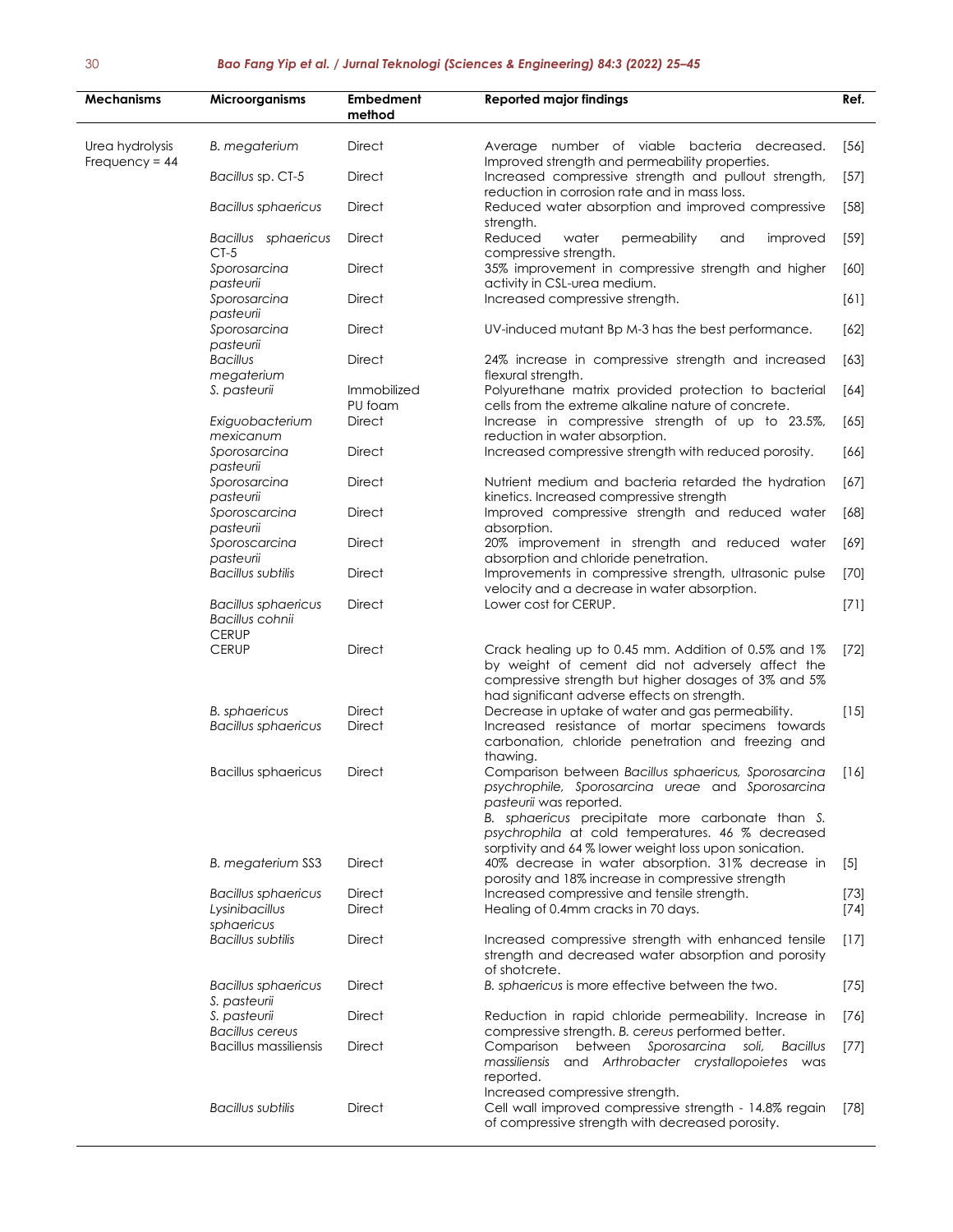| <b>Mechanisms</b>              | <b>Microorganisms</b>                                         | Embedment<br>method                                                  | <b>Reported major findings</b>                                                                                                                                                                                                                                                                                                                                                                                                                  | Ref.   |
|--------------------------------|---------------------------------------------------------------|----------------------------------------------------------------------|-------------------------------------------------------------------------------------------------------------------------------------------------------------------------------------------------------------------------------------------------------------------------------------------------------------------------------------------------------------------------------------------------------------------------------------------------|--------|
|                                | <b>Bacillus sphaericus</b>                                    | Immobilized<br>sodium alginate                                       | extrusion.<br>Used<br>spray-drying,<br>and<br>freeze-drying<br>techniques for immobilization.<br>Pore size reduced bacteria survival.                                                                                                                                                                                                                                                                                                           | $[79]$ |
|                                | S. pasteurii<br>Pseudomonas<br>aeruginosa                     | Direct                                                               | Increased compressive strength.                                                                                                                                                                                                                                                                                                                                                                                                                 | [80]   |
|                                | <b>Bacillus aerius</b>                                        | Direct                                                               | Increased strength properties and reduced water<br>absorption, permeability and concrete porosity.                                                                                                                                                                                                                                                                                                                                              | [8]    |
|                                | <b>Bacterial</b><br>strain<br>AKKR5                           | Direct                                                               | CBFD displayed negative effects on compressive<br>strength. Increased concrete permeability.<br>Bacteria increased strength and<br>reduces water<br>absorption and chloride penetration.                                                                                                                                                                                                                                                        | $[82]$ |
|                                | <b>Bacillus sphaericus</b>                                    | Immobilized<br>Silica gel                                            | Reduced water permeability.                                                                                                                                                                                                                                                                                                                                                                                                                     | $[10]$ |
|                                | Bacillus subtilis strain<br>JC3<br>Salinicoccus sp.           | <b>Direct</b>                                                        | JC3 has better improvement with 19.2% strength regain.                                                                                                                                                                                                                                                                                                                                                                                          | $[83]$ |
|                                | <b>Bacillus sphaericus</b>                                    | Immobilized<br>Diatomaceous<br>earth                                 | Reduced water absorption. Healed 0.15 - 0.17 mm<br>cracks.                                                                                                                                                                                                                                                                                                                                                                                      | $[84]$ |
|                                | <b>Bacillus sphaericus</b>                                    | Immobilized<br>hydrogel                                              | Healed 0.5 mm cracks under wet-dry cycles and<br>reduced water permeability to 68%. Moisture absorption<br>and retention properties of hydrogel also helped in<br>higher bacterial action. Decrease of compressive<br>strength by 15 to 34%.                                                                                                                                                                                                    | $[85]$ |
|                                | <b>Bacillus sphaericus</b>                                    | Immobilized<br>hydrogel                                              | Improved durability of concrete via crack closure and<br>calcite precipitation.                                                                                                                                                                                                                                                                                                                                                                 | [86]   |
|                                | <b>Bacillus sphaericus</b>                                    | Immobilized<br>modified sodium<br>alginate-based<br>hydrogel         | Bacterial activity was observed only for encapsulated<br>samples at crack face. Reduced tensile strength and<br>compressive strength.                                                                                                                                                                                                                                                                                                           | $[87]$ |
|                                | <b>Bacillus sphaericus</b>                                    | Immobilized<br>silica gel and<br>polyurethane (PU)<br>in glass tubes | PU-immobilized bacteria showed lowest permeability<br>and high strength recovery. Higher bacteria activity in<br>silica sol.                                                                                                                                                                                                                                                                                                                    | $[88]$ |
|                                | <b>Bacillus sphaericus</b>                                    | Immobilized<br>melamine based<br>microcapsules                       | Healed 0.97mm crack and reduced permeability. The<br>best healing performance was observed during wet<br>and dry curing cycles.<br>Addition of nutrients and capsules significantly affected<br>the hydration degree, compressive and tensile strength.<br>Addition of 5% microcapsules by weight of cement<br>reduced the compressive strength by up to 34%.<br>Tensile strength was significantly affected with capsule<br>addition above 3%. | [89]   |
|                                | S. pasteurii                                                  | Direct                                                               | Yeast extract was replaced with meat extract.<br>Reduced retardation by up to 75%.                                                                                                                                                                                                                                                                                                                                                              | $[90]$ |
|                                | Bacillus cereus                                               | Direct                                                               | Reduced water absorption and chloride permeability<br>up to 12% and 10.9% respectively.<br>Wet-dry cycle curing is the most preferable.                                                                                                                                                                                                                                                                                                         | $[9]$  |
|                                | Sporosarcina<br>pasteurii                                     | Direct                                                               | Higher rate of CaCO <sub>3</sub> precipitation with calcium lactate<br>than with calcium nitrate.                                                                                                                                                                                                                                                                                                                                               | $[92]$ |
|                                | Sporosarcina<br>pasteurii                                     | Immobilized<br>calcium<br>sulphoaluminate<br>cement                  | Regained mechanical properties, permeability and<br>durability.<br>Regain of the ratio of compressive strength and<br>increase of water tightness up to 130% and 50%<br>respectively.                                                                                                                                                                                                                                                           | $[93]$ |
|                                | Sporosarcina<br>pasteurii                                     | Immobilized<br>Porous ceramsite                                      | Compressive strength recovery increased by 24% and<br>the water absorption coefficient decreased by 27%.                                                                                                                                                                                                                                                                                                                                        | $[94]$ |
| Urealysis &<br>Denitrification | Diaphorobacter<br>nitroreducens<br><b>Bacillus sphaericus</b> | Immobilized                                                          | Comparison between diatomaceous earth, expanded<br>clay, granular activated carbon, metakaolin, zeolite, air<br>entrainment, CERUP and ACDC was reported.<br>Reduced compressive strength.                                                                                                                                                                                                                                                      | $[95]$ |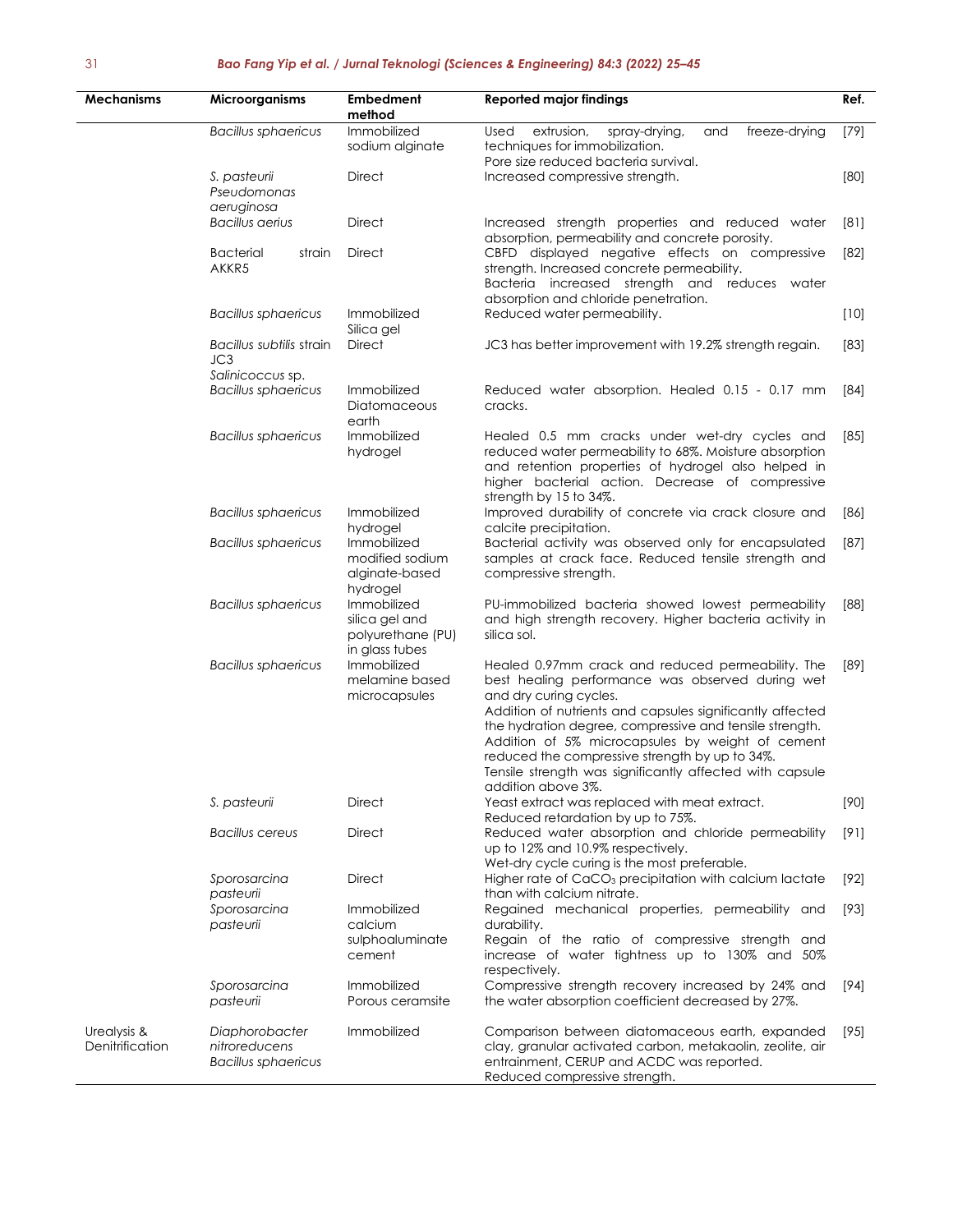#### *3.1.2 Heterotrophic Bacteria*

#### A. Sulphur cycle

Apart from autotrophic pathways, MICP can take place via heterotrophic pathways in the form of sulphur and nitrogen cycles [96]. In the sulphur cycle,  $CaCO<sub>3</sub>$  precipitation is induced by sulphate reducing bacteria (SRB) through the dissimilatory reduction of sulphate (Equation 6). *Desulfovibrio* sp. can precipitate  $CaCO<sub>3</sub>$  by reducing the sulphate released from gypsum  $(CaSO<sub>4</sub>, 2H<sub>2</sub>O)$ . The calcium ions released from the dissolution of gypsum due to sulphide removal can also react with carbonate ions to form  $CaCO<sub>3</sub>$  under alkaline conditions (Equation 7).

$$
6CaSO_4 + 4H_2O + 6CO_2
$$
\n
$$
\rightarrow CaCO_3 + 4H_2S + 2S + 11O_2
$$
\n(6)

$$
CaSO_4.2H_2O \rightarrow Ca^{2+} + SO_4^{2-} + 2H_2O \qquad (7)
$$

Alshalif *et al*. [97] have reported the utilization of SRB in self-healing concrete. The compressive strength of concrete was improved by 13% and the water permeability was reduced by 8.5%. Another study on SRB was conducted by Tambunan *et al.* [98]. Their results showed improvements in compressive and flexural strengths by 60.87% and 52.30% respectively, following the addition of SRB in concrete.

#### B. Nitrogen cycle

In the nitrogen cycle,  $CaCO<sub>3</sub>$  precipitation can take place through three different mechanisms, which include the ammonification of amino acids (in the presence of organic matter and calcium under aerobic conditions), the dissimilatory reduction of nitrate (in the presence of organic matter, calcium and nitrate under anaerobic conditions) and urea degradation (in the presence of organic matter, calcium and urea under aerobic conditions).

#### i. Urea hydrolysis

Urea hydrolysis is the most preferable MICP pathway due to its faster and higher precipitation of calcium carbonate in comparison to other metabolic pathways [99]–[101]. In urea hydrolysis, ureolytic bacteria produce the urease enzyme, which catalyses urea  $(CO(NH_2)_2)$  to carbamate  $(NH_2COOH)$ and ammonia  $(NH_3)$  (Equation 8).  $NH_2COOH$  can be further hydrolyzed to ammonia  $(NH<sub>3</sub>)$  and carbonic acid  $(H_2CO_3)$  (Equation 9). The formation of  $NH_3$ through urea hydrolysis will increase the pH levels and create an alkaline environment in concrete which favours  $CaCO<sub>3</sub>$  precipitation.  $NH<sub>2</sub>COOH$  is converted into bicarbonate and hydrogen ions (Equation 10) whereas  $NH<sub>3</sub>$  reacts with moisture to form ammonium  $(NH_4^+)$ and hydroxide ions ( $OH^-$ ) (Equation 11). The hydroxide ions will then react with the bicarbonate ions to form carbonate ions ( $CO<sub>3</sub><sup>2</sup>$ ) (Equation 12). The calcium cations  $(Ca^{2+})$  will attach to the negatively charged bacterial cell wall and deposit (Equation 13), where  $CO_3^{2-}$  will react with  $Ca^{2+}$  and form

calcium carbonate  $(cacO<sub>3</sub>)$  on the cell surface (Equation 14). The bacteria cell serves as a nucleation site for  $CaCO<sub>3</sub>$  precipitation.

$$
CO(NH_2)_2 + H_2O \to NH_2COOH + NH_3
$$
\n(8)  
\n
$$
NH_2COOH + H_2O \to NH_3 + H_2CO_3
$$
\n(9)

$$
H_2CO_3 \leftrightarrow HCO_3^- + H^+ \tag{10}
$$

$$
2NH_3 + 2H_2O \rightarrow 2NH_4^+ + 2OH^-
$$
\n(11)  
\n
$$
2NH_4^+ + 2OH^- + HCO_3^- + H^+
$$
\n(12)

$$
\rightarrow CO_3^{3+} + 2NH_4^+ + 2H_2O
$$

$$
Ca^{2+} + Cell \rightarrow CellCa^{2+}
$$
  
\n
$$
CellCa^{2+} + CO_3^{2-} \rightarrow CellCaCO_3
$$
 (14)

Various researchers have shown interest to the application of urea hydrolysis in self-healing concrete. Achal and his fellows [56]–[62] have studied intensively on the effects of ureolytic bacteria on concrete. They have used *Bacillus megaterium*, *Bacillus sphaericus* CT-5, *Sporosarcina pasteurii* and even UV-induced mutant bacteria in their experiments. Based on their results, the treated samples have shown an improvement in compressive strength and reduction in water permeability. Wang and his fellows [84]–[89], [102] have studied the application of ureolytic bacteria (*Bacillus sphaericus*) with different capsule materials such as diatomaceous earth, hydrogel and polymer. Their works will be further discussed in Section 3.2.2.

#### Aerobic oxidation of organic compounds

Although urea hydrolysis provides a faster and a higher precipitation of  $CaCO<sub>3</sub>$ , the production of ammonium ions  $(NH_4^+)$  might cause environmental concerns. Ammonium ions can react with other substances to form harmful compounds such as nitrogen oxide, ammonium salts and nitric acid, which are detrimental to both the environment and the concrete structure itself. Due to these concerns, researchers have come up with a new alternative in the form of aerobic oxidation of organic compounds in the presence of a calcium source. The oxidation of organic acids produces calcium carbonate and carbon dioxide (Equation 15). The  $CO<sub>2</sub>$  reacts with calcium hydroxide (by-product of hydration of cement) to form  $CaCO<sub>3</sub>$ , thus resulting in autogenous self-healing (Equation 16).

$$
CaC_6H_{10}O_6 + 6O_2 \rightarrow CaCO_3 + 5CO_2 + 5H_2O
$$
 (15)  
5CO<sub>2</sub> + Ca(OH)<sub>2</sub> \rightarrow 5CaCO<sub>3</sub> + 5H<sub>2</sub>O (16)

Several authors have published various works on bacterial self-healing concrete through the oxidation of organic acids. The common bacteria used are *Bacillus sphaericus*, *Bacillus cohnii*, *Bacillus halodurans, Bacillus pseudofirmus, Bacillus subtilis* and *Bacillus alkalinitrilicus*. Gandhimathi and Suji [37] used *B. sphaericus* with lactose broth as the nutrient medium. Calcium lactate, calcium glutamate, calcium formate, calcium acetate and calcium nitrate were the organic acids used, that also doubled as a calcium source. Based on the reported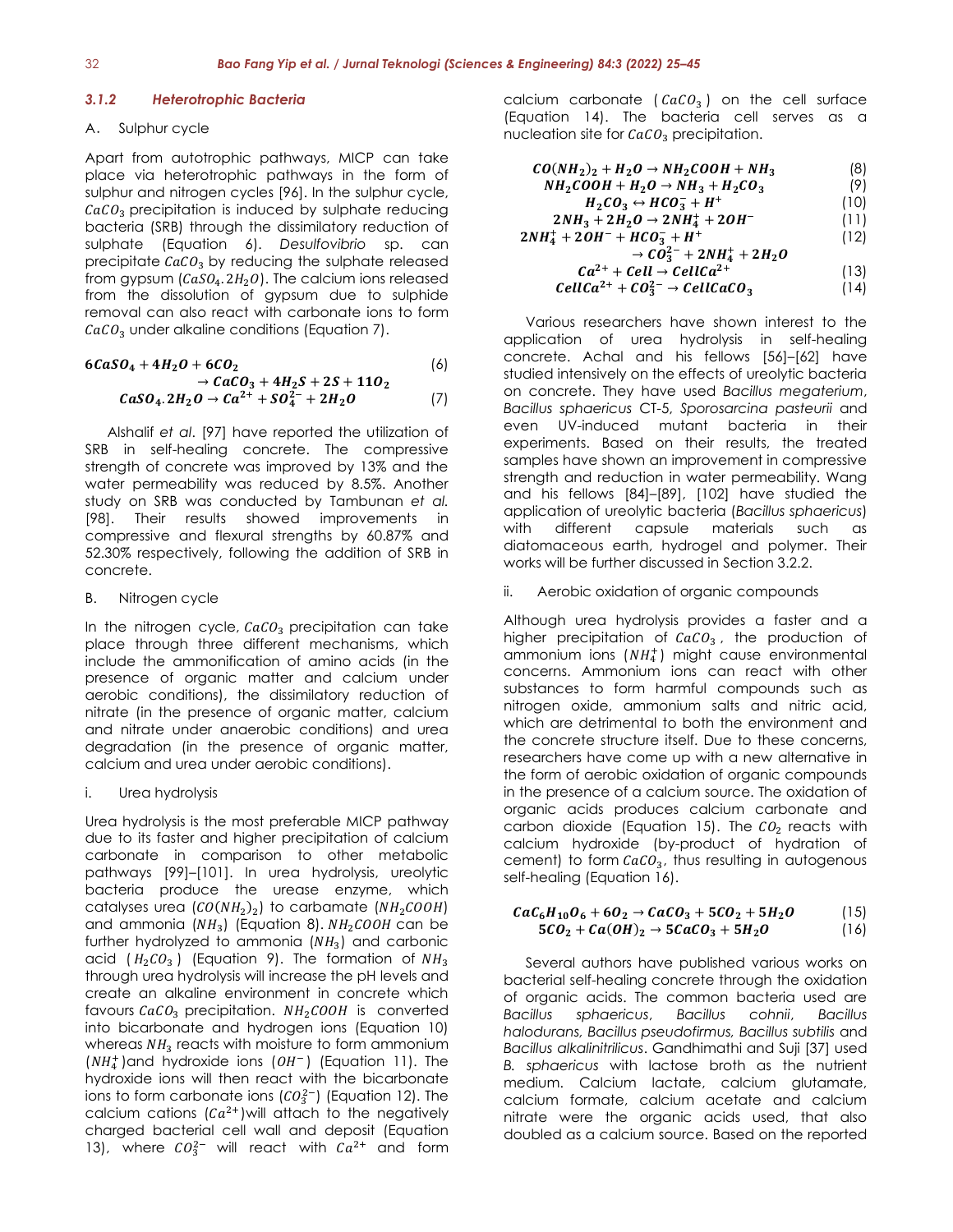findings, the treated samples regained 14.92% of compressive strength at the 28-day mark. Sharma *et al*. [46] have suggested that *B. pseudofirmus* has a better performance in comparison to *B. halodurans* and *B. cohnii*. Sierra-Beltran *et al*. [47] used B. cohnii (immobilized in lightweight concrete), managed to record an improvement in compressive strength for the treated samples as well. Tziviloglou et al. [48] used the *Bacillus* genus too, where the spores were immobilized in expanded clay particles beforehand. Their samples have shown a good recovery of water tightness, but the concrete mechanical strength was adversely affected.

#### iii. Nitrate reduction

Due to limited oxygen in the deeper parts of concrete, aerobic oxidation of organic acids is very slow and may hinder the precipitation of  $CaCO<sub>3</sub>$ . Researchers have thus used nitrate-reducing bacteria as an alternative to replace the aerobic oxidation of organic acids. In the nitrate reduction pathway, organic matter was oxidized by using nitrate  $(NO<sub>3</sub><sup>-</sup>)$ , nitrite  $(NO<sub>2</sub><sup>-</sup>)$ , nitric oxide  $(NO)$  and nitrous oxide  $(N<sub>2</sub>0)$  as the electron acceptor, instead of  $0<sub>2</sub>$ , which is used in aerobic oxidations (Equations 17-20). Calcium carbonate precipitation from  $CO<sub>2</sub>$  is then induced by the bacteria in the presence of calcium ions ( $Ca^{2+}$ ) and water in its microenvironment (Equation 21).

$$
2HCOO^{-} + 2NO_{3}^{-} + 2H^{+}
$$
 (17)

$$
+2CO_2 + 2H_2O + 2NO_2^-
$$
  
\n
$$
HCOO^- + 2NO_2^- + 3H^+ \rightarrow CO_2 + 2NO + 2H_2O
$$
 (18)

$$
HCOO^{-} + 2NO + H^{+} \rightarrow CO_{2} + 2N_{2}O + 2H_{2}O
$$
\n
$$
HCOO^{-} + 2N_{2}O + H^{+} \rightarrow CO_{2} + N_{2} + 2H_{2}O
$$
\n(19)

$$
Ca^{2+} + CO_2 + H_2O \rightarrow CaCO_3 + 2H^+ \qquad (21)
$$

It was reported that  $CaCO<sub>3</sub>$  precipitation via nitrate reduction can take place in a minimum-nutrient environment. The production of nitrite ions  $(NO<sub>2</sub><sup>-</sup>)$  can inhibit the corrosion of steel reinforcements. Ersan *et al*. [27]–[32], [95] have studied the usage of nitrate reducing bacteria such as *Pseudomonas aeruginosa* and *Diaphorobacter nitroreducens*. In their works, they recommended the selection of these two nitrate-reducing bacteria species due to their ability to withstand an alkaline environment and are able to perform under minimum-nutrient conditions. Apart from these strains, a thermophilic, iron-reducing anaerobic bacteria strain belonging to the *Shewanella* genus was also studied [35], [36]. The treated samples have shown an enhanced cement mortar compressive strength by 25% in 28 days, but displayed no significant improvements over that treated with *Escherichia coli*.

# iv. Fungi

Despite its promising uses, bacteria do have a prominent weakness when it comes to surviving under extreme environmental conditions, such as high alkalinity, extreme temperatures and dry conditions within the concrete. In recent years, researchers have made attempts to use fungi as a replacement for bacteria in self-healing concrete [33], [34]. These fungi can precipitate  $CaCO<sub>3</sub>$  in the presence of nutrients, water and oxygen. In comparison to bacterial strains, filamentous fungi have a particular advantage in which they have a higher surface-to-volume ratio and thus provide a larger surface area of organic substrate transfer for biomineralization. This has resulted in a wide usage of filamentous fungi in many biotechnological fields. However, the fungi-driven  $CaCO<sub>3</sub>$  precipitation mechanism in self-healing concrete is still not wellestablished and requires further investigations. Luo *et al.* [33] have experimented on a few types of fungi such as *Trichoderma reesei, Aspergillus nidulans, Cadophora interclivum, Umbeliopsis dimorpha, Acidomelania panicicol* and *Pseudophialophora magnispora*. Their results have shown that *T. reesei*  grew well on concrete. Later, Menon *et al.* [34] chose *A. nidulans* because this fungal strain is the best characterized member for gene regulation by ambient pH. They have also added that *A. nidulans* (MAD1445) grew well on concrete too and is harmless to human health.

### **3.2 Embedment of Bacteria in Concrete**

# *3.2.1 Direct Addition*

There are two different ways to introduce bacteria into concrete, and this includes direct addition and encapsulation techniques. For the direct addition method, an optimum concentration of bacteria is added during concrete mixing, along with its nutrients and calcium source. Andalib *et al.* [63] have studied the optimum concentration of *Bacillus megaterium* to improve the concrete mechanical strength properties. Based on their reports, the compressive strength was increased by 24% for high strength concrete. Chahal and his fellows [68], [69] have studied the effect of ureolytic bacteria (*Sporosarcina pasteurii*) on concrete, with silica fume and fly ash as concrete admixtures. Different concentrations of bacteria cells were added directly to the concrete specimens containing silica fume and fly ash. Their results have indicated that the direct addition of *S. pasteurii* have increased the concrete compressive strength and reduced the water absorption and chloride permeability, thus implying that *S. pasteurii* performed well in concrete made with silica fume and fly ash. Kim *et al.* [75] have studied the direct addition of two different bacteria (*Bacillus sphaericus* and *S. pasteurii*) into normal and lightweight concrete. *B. sphaericus* was recommended due to its higher  $CaCO<sub>3</sub>$  precipitation.

# **3.2.2** *Encapsulation or Immobilization*

# A. Lightweight aggregate

Aside from direct addition, encapsulation or immobilization techniques are also used to embed bacteria within the concrete matrix [103], [104].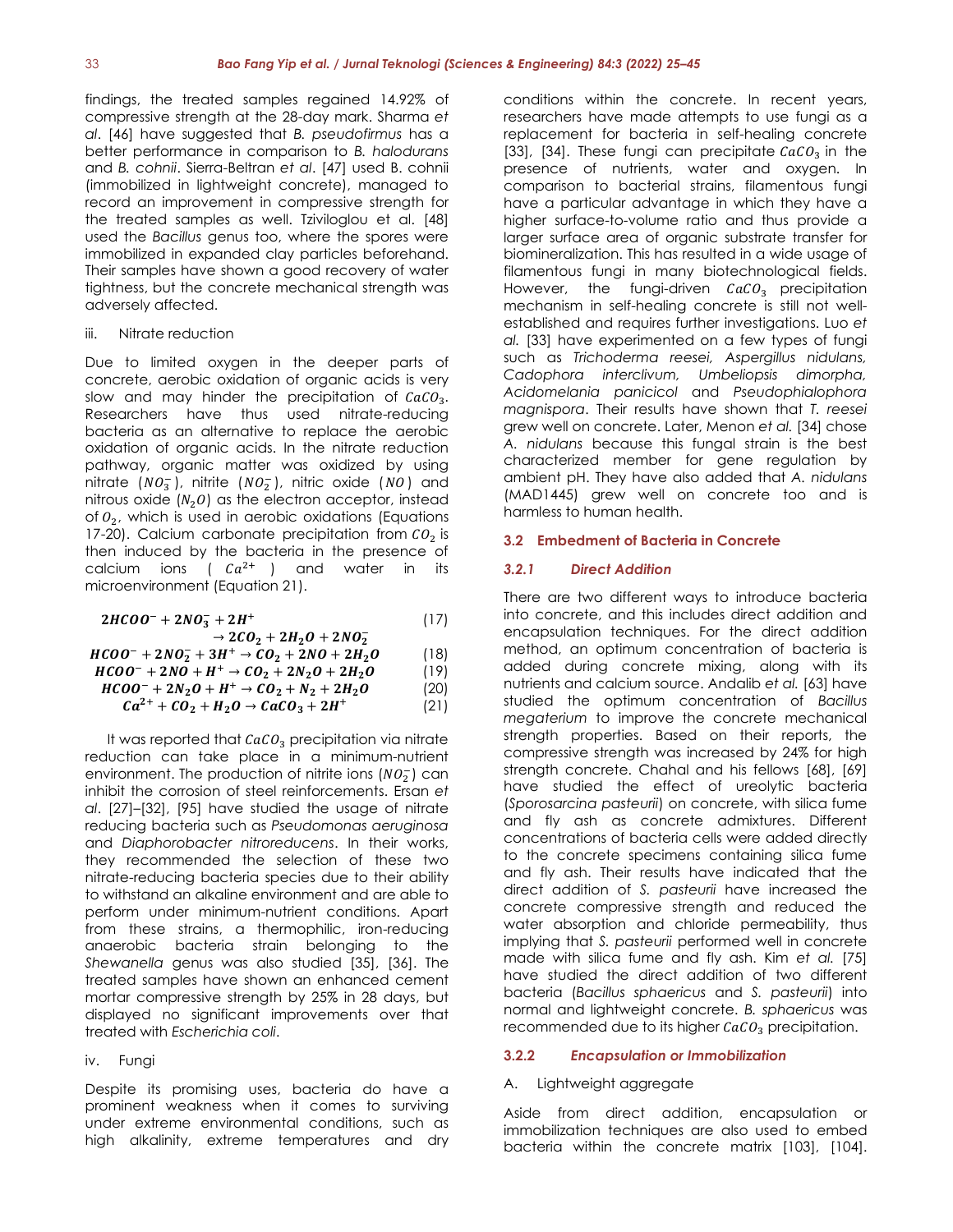Various encapsulation techniques have been used to protect the bacteria in the concrete, such as lightweight aggregates, expanded clay, diatomaceous earth, melamine-based microcapsules, hydrogels, silica gels and polyurethane (PU). Khaliq and Ersan [42] immobilized *Bacillus subtilis* by using lightweight aggregates (LWA) and graphite nano platelets (GNP). Sierra-Beltran *et al.* [47] used LWA to immobilize *Bacillus cohnii* and the treated concrete samples have shown an improvement in compressive strength. Tziviloglou *et al.* [48], [49] incorporated the *Bacillus* genus with LWA to increase the water tightness of concrete. However, their specimens have shown a reduction in mechanical strength due to the low strength of LWA.

#### B. Expanded clay and perlite

A few researchers have studied the immobilization of bacteria with expanded clay and perlite [28], [39], [50], [53]. Expanded clay and perlite exhibits expansion characteristics and can be distributed evenly in concrete. Similar to expanded clay, expanded perlite has a high porosity and water absorption, which is suitable for bacterial activities. Jonkers [39] studied the feasibility of bacteria-based self-healing concrete with *Bacillus cohnii* immobilized in expanded clay particles. He recommended the use of the immobilization technique as it can increase the survival rate of bacteria in concrete. Wiktor and Jonker [50] have also experimented with the introduction of *Bacillus alkalinitrilicus,* encapsulated in expanded clay particles, into concrete, and they have observed the healing of cracks up to 0.46 mm in width. Zhang *et al.* [53] experimented with immobilized *Bacillus cohnii* in expanded perlite for self-healing concrete and they observed that crack widths up to 0.79 mm were healed after 28 days of healing. They have suggested the usage of expanded perlite over expanded clay due to the former material allowing a higher bacteria content, requiring a lower incorporated amount and its cost-effectiveness in general.

Xu and his fellows [93], [94] have studied the carbonate precipitation of ureolytic bacteria *Sporosarcina pasteurii* in self-healing concrete, and in the experiment, *S. pasteurii* was incorporated into concrete, with porous ceramsite and calcium sulphoaluminate cement serving as a protective carrier for the bacteria spores. Porous ceramsite is a type of expanded clay and calcium sulphoaluminate cement is a type of weakly alkaline cementitious material. Their treated concrete samples have shown enhancements in compressive strength and durability as well as reduced water absorption. Another team of researchers, Wang *et al.* [84], utilized diatomaceous earth to immobilize the ureolytic bacteria *Bacillus sphaericus* before incorporating it into the concrete. Diatomaceous earth is a silica-rich mineral compound and consists of diatomic skeletons which are highly porous,

lightweight and inert to chemical substances. Based on their results, 0.15 – 0.17 mm cracks in mortar were almost healed depending on the immersion media.

#### C. Polyurethane and silica gel

In a study by Wang *et al.* [88], two components – polyurethane and silica gel – were used to immobilize *Bacillus sphaericus* before being placed inside glass tubes. The glass tubes were glued together to ensure that the tubes would rupture at the same time and would allow the healing agents, i.e., the bacteria immobilized in polyurethane and silica gel as well as the nutrient medium to fill the concrete cracks. The specimen treated with polyurethane-immobilized bacteria has shown a lower permeability and a higher strength recovery whereas the bacterial activity was higher in that of silica sol. The low permeability of the specimen treated with polyurethane-immobilized bacteria could be attributed to the water-proof nature of polyurethane, which can double as a protective barrier for bacteria cells against the extreme alkaline environments in concrete [64]. Van Tittelboom *et al.* [10]*,* who studied concrete crack healing by using *B. sphaericus* immobilized in silica gel, have similarly observed low water permeability in the treated specimens.

Hydrogel and sodium alginate

Hydrogel can also be used to immobilize bacteria before being incorporated into concrete [85]–[87]. It is speculated that hydrogel can sufficiently protect the bacteria spores in concrete and serve as a water reservoir to promote spore germination and bacterial activity. Hydrogel, with its high water absorbing capacity, is able to retain a large amount of water or aqueous solution within concrete without dissolving, and at the same time is capable of releasing water slowly to the environment. Hydrogel additives can absorb moisture from the surrounding air and provide better concrete curing without requiring much external manual water curing. Wang *et al.* [85] have studied the healing efficiency of bacteria-based selfhealing concrete with *B. sphaericus* immobilized in hydrogel. Crack widths up to 0.5 mm were successfully healed and the water permeability was reduced by 68%. In addition to hydrogel usage, Wang [89] has experimented on the microencapsulation technique as well by using melamine-based microcapsules to immobilize *B. sphaericus* and unsurprisingly, it was found that the bacteria-treated specimens had higher healing ratios (48 – 80%) than specimens without bacteria (18 – 50%). Cracks of up to 0.97 mm in width were healed and water permeability was reduced to 10 times lower than the specimens that were not treated with bacteria. Wang [87] soon extended his study further by using modified-alginate based hydrogel to immobilize *B. sphaericus*, and the results showed a good compatibility between the bacteria and concrete. However, the mechanical strength results were deemed unsatisfactory.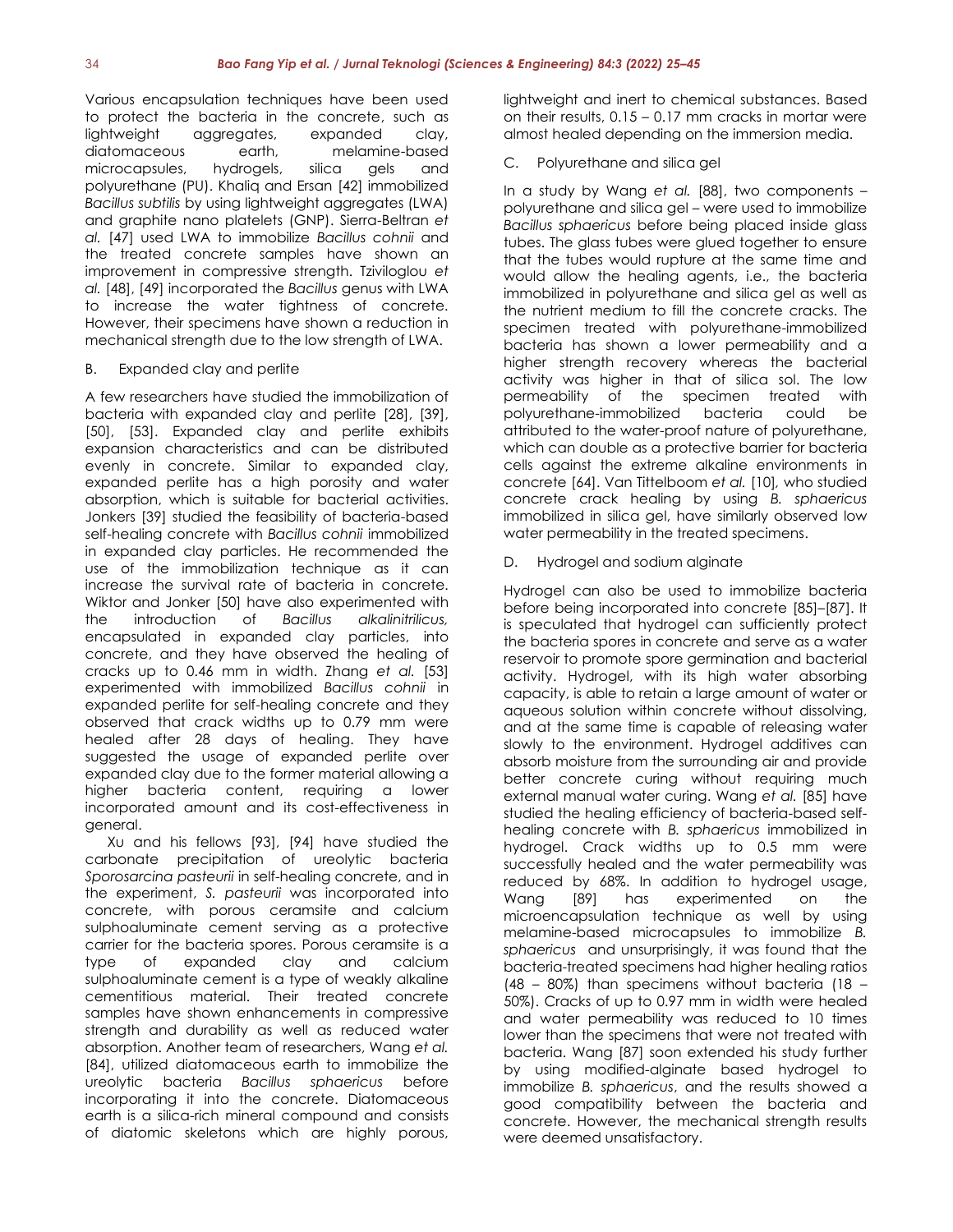Another research team, Pungrasmi *et al.* [79] have studied the carbonate precipitation of *B. sphaericus,*  immobilized in sodium alginate gel via three different immobilization techniques, namely the extrusion, spray drying and freeze-drying techniques. It was observed that the freeze-drying technique yielded the highest bacteria spore survival rate and the highest healing efficiency when compared to the two other techniques.

# E. CERUP and ACDC

Due to the high production cost of axenic cultures, researchers have developed low-cost, self-protected non-axenic mixed cultures such as Cyclic EnRiched Ureolytic Powder (CERUP) [71], [72], [105] and activated compact denitrifying core (ACDC) [27], [29]–[31], [95]. CERUP is a ureolytic culture protected by its high salt content and obtained from the further processing of sub-streams in vegetable treatment plants. ACDC is a non-axenic granulated nitratereducing microbial community protected by various bacterial companions and is produced via a sequential batch reactor by applying selective stress conditions. It is estimated that the use of CERUP can decrease the overall costs by about 40 times when compared to the use of axenic cultures [72], [105].

Table 1 summaries the research progress of microbial self-healing concrete with the details on the mechanisms involved, microorganisms and its embedment in the concrete matrix as well as the major findings from the studies.

### **3.3 Evaluation of Microbial Self-Healing Efficiency**

To evaluate the healing efficiency of bacteria-based self-healing concrete, researchers have focused on the recovery of mechanical and durability properties as the key evaluation parameters. Different types of testing have been conducted to evaluate the selfhealing efficiency of microbial self-healing concrete. Table 2 presents a summary of the evaluation methods used in various studies. It is evident that durability, mechanical properties and microstructure visualization are the main criteria that were mostly focused on microbial self-healing concrete studies. The table shows that 53 authors have studied the mechanical properties of microbial self-healing concrete and 43 authors have studied its durability properties. Interestingly, the majority of the authors (up to 59 authors) have also studied the microstructure in healed concrete through visualization testing to verify the presence of calcium carbonate precipitation in concrete cracks.

**Table 2** Summary on the evaluation methods of self-healing efficiency in microbial self-healing concrete.

| Dependent<br>variables          | Evaluation method                                                                                                                                                                                                                                                                                                                                      | Remarks                                                                                                                                                                                                                                                                                                                                                                                                                                                                                                                   | Reference                                                                                                                                                                                                                                                                                                                                                                           |
|---------------------------------|--------------------------------------------------------------------------------------------------------------------------------------------------------------------------------------------------------------------------------------------------------------------------------------------------------------------------------------------------------|---------------------------------------------------------------------------------------------------------------------------------------------------------------------------------------------------------------------------------------------------------------------------------------------------------------------------------------------------------------------------------------------------------------------------------------------------------------------------------------------------------------------------|-------------------------------------------------------------------------------------------------------------------------------------------------------------------------------------------------------------------------------------------------------------------------------------------------------------------------------------------------------------------------------------|
| Mechanical<br>properties        | Compression test<br>Flexural test<br>Tensile strength test<br>Ultrasonic velocity pulses (UVP)<br>Rebound hammer                                                                                                                                                                                                                                       | determine<br>To<br>the<br>recovery<br>of<br>mechanical strength after healing.<br>Both positive and negative effects on<br>mechanical strength were reported in<br>previous studies. The results might be<br>affected<br>by curing<br>time, curing<br>conditions, temperature, microcapsule<br>size and dosage, as well as the<br>concentration of bacteria and nutrients<br>added.                                                                                                                                       | $[5]$ , $[10]$ , $[15]$ , $[17]$ , $[19]$ ,<br>$[25]-[27]$ , $[30]$ , $[35]-[37]$ ,<br>$[39]$ , $[41] - [44]$ , $[47]$ , $[51]$ ,<br>$[56]-[61]$ , $[63]$ , $[65]-[73]$ ,<br>$[76]-[78]$ , $[80]-[85]$ , $[87]-$<br>[89], [93]-[95], [106]-[108]<br>Frequency = $53$                                                                                                                |
| Durability<br>properties        | Sorptivity test<br>Water permeability<br>Gas permeability<br>pH test<br>Corrosion test<br>Rapid chloride permeability test<br>Mercury intrusion porosimetry<br>Freeze and thaw resistance                                                                                                                                                              | To<br>determine<br>the<br>crack<br>healing<br>efficiency by measuring the water<br>tightness and volume of permeable<br>voids and the flowrate of air through it.<br>To determine the resistance against the<br>penetration of harmful substances like<br>chloride.<br>Mostly reported<br>reduction<br>on<br>in<br>permeability and absorption of concrete<br>$\circ$ f<br>calcium<br>carbonate<br>because<br>precipitation by bacteria.<br>The results might be affected by the size<br>of pre-cracking in the specimen. | $[5]$ , $[10]$ , $[15]$ – $[17]$ ,<br>$[19],$<br>$[22]$ , $[25] - [30]$ , $[32]$ , $[33]$ ,<br>$[39]$ , $[41]$ , $[43]$ , $[44]$ , $[46]$ ,<br>$[48]$ , $[49]$ , $[56]$ , $[58]$ , $[59]$ ,<br>$[65]$ , $[66]$ , $[68]$ - $[70]$ , $[75]$ ,<br>$[76]$ , $[78]$ , $[81]$ , $[82]$ , $[84]$ ,<br>$[85]$ , $[88]$ , $[89]$ , $[91]$ , $[93]$ ,<br>$[94]$ , $[109]$<br>Frequency = $43$ |
| Microstructure<br>visualization | Scanning electron microscopy (SEM)<br>Infrared analysis<br>Environmental<br>electron<br>scanning<br>microscopy<br>Optical microscopy and image analysis<br>X-ray computed tomography<br>X-ray diffraction (XRD)<br>Energy dispersive X-ray spectroscopy<br>Raman spectroscopy<br>Compact ion chromatography<br>Fourier-transform infrared spectroscopy | To determine the formation of healing<br>products by visualizing<br>the crystal<br>deposits. To visualize the microcapsule,<br>crack filling and morphology of healing<br>products.<br>Most studies reported the presence of<br>$CaCO3$ precipitation with the observation<br>via microstructure visual analysis.<br>The accuracy of the results highly<br>resolution<br>depends<br>on<br>the<br>$\circ$ f<br>microscopy. The tests are costly when<br>compared to other testing methods.                                 | $[5]$ , $[15]$ , $[17]$ , $[19]$ , $[24]$ -<br>$[36]$ , $[39]$ , $[41]$ , $[43]$ , $[45]$ -<br>$[48]$ , $[50]$ , $[51]$ , $[53]$ – $[58]$ ,<br>$[60]$ , $[62]$ , $[63]$ , $[65]$ , $[67]$ –<br>$[69]$ , $[74]$ , $[75]$ , $[78]$ – $[84]$ ,<br>$[86]$ , $[89]$ , $[90]$ , $[92]$ – $[94]$ ,<br>$[106] - [110]$<br>Frequency = $59$                                                  |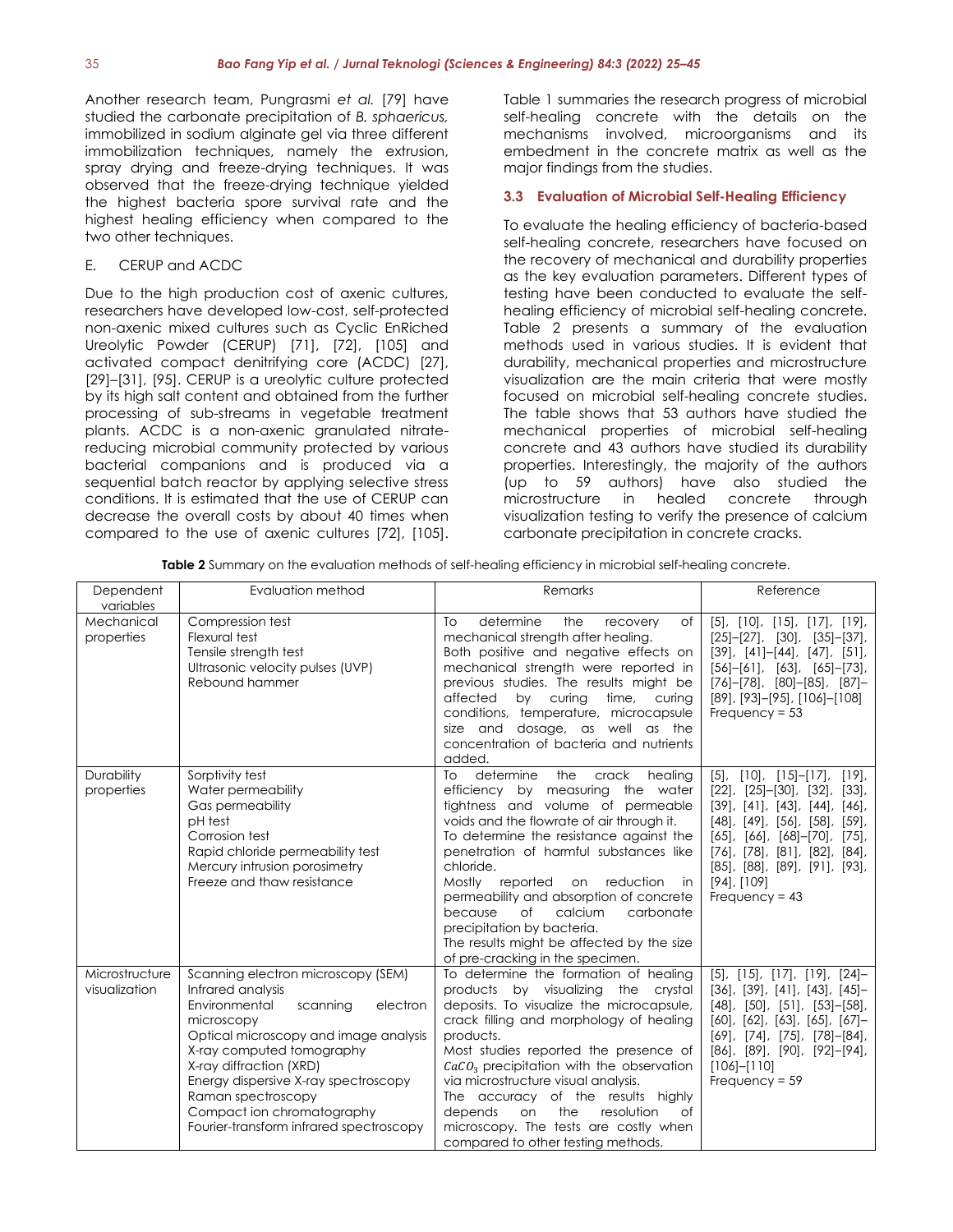Mechanical strength recovery is widely regarded as the primary evaluation measurement in concrete research because enhanced concrete strength plays a key role in providing an overall support to the entire structure. There are several tests to measure the mechanical strength performance of bacteria-based self-healing concrete, and this includes compression, flexural, split tensile and non-destructive tests (NDT). Compression test is the most used testing method to evaluate the strength recovery of microbial selfhealing concrete. In literature, several authors reported on the positive effects of microbial selfhealing in terms of improvement in concrete strength [35], [36], [43], [47], [56], [59], [63], [66]– [70], [73], [76]–[78], [80], [83], [93], [94], whereas several others observed a negative effect on mechanical strength in some cases [39]–[41], [51], [72], [85], [87], [89], [95]. For cases with hardened concrete, a few researchers have used ultrasonic velocity pulses to determine the concrete strength and its dynamic modulus of elasticity [37], [50], [51], [70].

Another parameter that is hugely considered when measuring self-healing efficiency is the durability recovery of concrete. Durability is often connected to the permeability and the porosity of the concrete matrix. An increased permeability of concrete, which are often caused by the presence of interconnected crack networks, will allow the penetration of harmful substances and in turn, results in reinforcement corrosion and the degradation of concrete strength and durability. In literature, researchers have measured the durability recovery of self-healing concrete in terms of porosity, tortuosity, specific surface, size distribution, connectivity and micro-cracks in the concrete matrix. Several tests such as water permeability, water absorption, gas permeability and rapid chloride permeability tests were used during the evaluation process. Most of the aforementioned studies on bacteria-based selfhealing concrete have reported on an overall reduction in permeability and absorption for bacteria-treated concrete specimens. It is inferred that the reduced permeability and absorption of concrete is caused by the bacteria-induced precipitation of the highly-insoluble calcium carbonate, which fills up the voids and interconnected pores in the concrete matrix and thusly prevents the entry of air and water.

In addition to measuring strength and durability recovery, researchers have also evaluated the healing efficiency of self-healing concrete via visual and optical analyses. Light microscopes, optical microscopes and high-resolution digital imaging (computed tomography) were mainly used to observe the healed cracks. Tests which involve high-cost instruments such as scanning electron microscopy (SEM), energy dispersive spectrum (EDS), X-ray diffraction (XRD) and energy dispersive X-ray analyses have been occasionally

used as well to verify the presence of calcium carbonate precipitation in microstructures.

#### **3.4 Numerical Modelling of Microbial Self-Healing Concrete**

To date, most of the previous works have been focusing on laboratory and experimental investigations. There are a limited number of preexisting studies that highlight the numerical modelling of bacteria-based self-healing concrete. According to these studies, to determine the selfhealing efficiency, the rate of calcium carbonate precipitation needs to be calculated by measuring the healed crack width and crack volume over time.

Tziviloglou *et al*. [49] have studied the healing performance of bacteria-based self-healing in mortar. In their study, the healing agent (organic acids such as calcium lactate) was introduced into lightweight concrete together with alkaliphilic bacteria spores of the *Bacillus* genus. A model was developed to simulate the healing efficiency and to optimize the required amount of healing agent and expanded clay particles. To evaluate the healing efficiency, three different parameters were used, namely the sealing percentage based on microscopic observations (image processing),  $a_m$ , the rate of recovery of water tightness based on the crack permeability test,  $r$ , and the sealing percentage based on computer simulations,  $\alpha_s$ .

$$
a_m = \frac{V_i - V_t}{\alpha} \tag{22}
$$

$$
r = \frac{f_{n-h} - f_h}{f_{n-h}}
$$
 (23)

$$
\alpha_s = \frac{V_{sp}}{V_{cr}} = \frac{V_{cp} \cdot \beta}{0.5 \cdot d_{cr} \cdot w_{cr} \cdot l_y}
$$
 (24)

where,  $V_i$  is the initial crack volume and  $V_t$  is the crack volume at time t (Equation 22).  $f_{n-h}$  is the average crack flow of the specimen without healing and  $f_h$  is the average flow of the healed specimen (Equation 23).  $V_{sn}$  is the volume of sealing product,  $V_{cp}$  is the volume of cracked particles,  $V_{cr}$  is the crack volume,  $d_{cr}$  is the depth of crack,  $w_{cr}$  is the crack width,  $l_v$  is the model length and  $\beta$  is a constant (Equation 24). The experimental results have shown a greater crack closure percentage, indicating that the simulation had underestimated the crack sealing.

Zemskov *et al*. [52] have developed a 2D numerical model to simulate the healing process of cracks driven by the bacteria-induced precipitation of calcium carbonate via the oxidation of organic acids. When developing the model, the team has considered various factors such as crack width and capsule size, and has studied their effects on the rate and efficiency of crack healing. The model was used to find the optimum conditions for crack healing. In the model, the diffusion equation was used to describe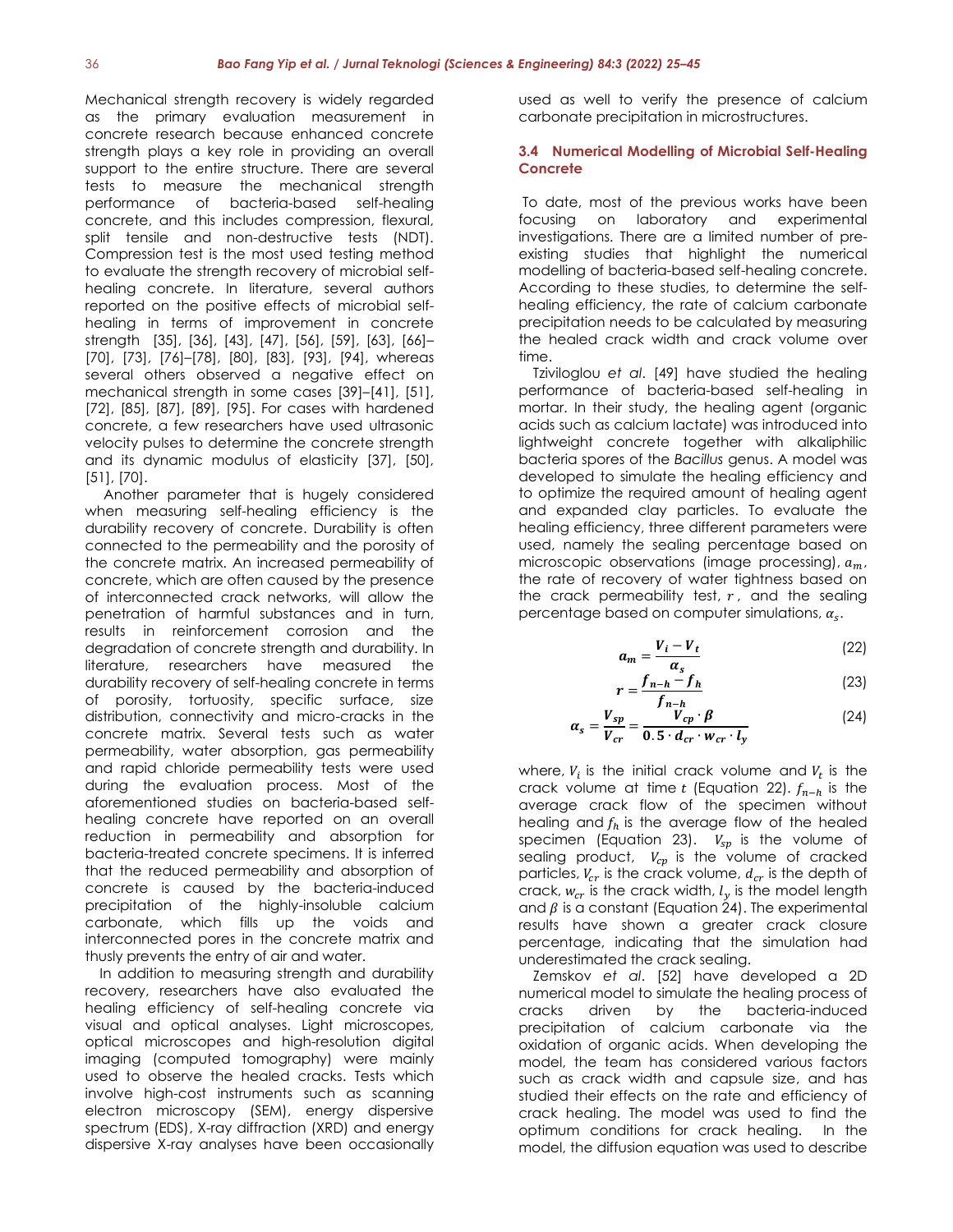the diffusive transport of healing agents along the cracks and was numerically solved by the Galerkin finite element method. The authors have also tracked the moving boundary of calcium carbonate precipitation in the crack by using the level set method. The simulation results indicated that the crack was healed completely with 60% of calcium lactate. The excessive calcium lactate may be used for further healing events.

Another team of researchers, Xu *et al*. [94], have conducted a numerical analysis on the kinetics of urea decomposition and  $CaCO<sub>2</sub>$ precipitation to determine the influence of various factors (pH, temperature, and dosage of urea) on the bacterial activity and its precipitation rate. The biochemical rate was modelled according to a fitted logistic curve:

$$
y = \frac{a}{1 + e^{-k(t - t_0)}}\tag{25}
$$

where a is the range of y variation, t is time  $(d)$ ,  $t_0$  is the time at the maximum  $dy/dt$  and  $k$  is the rate constant  $(d^{-1})$ , which is a reflection on the kinetics of the biochemical process.  $k$  values were calculated from regression analyses. This equation was later used by Hassan *et al.* [74] to calculate the concentration of insoluble calcium as a key measure to monitor the productivity rate.

In recent years, Hassan *et al*. [74] have developed another model to simulate the calcium carbonate precipitation through urea hydrolysis in bacteria-based self-healing concrete. The model has taken various factors into account, which include urea transport and urea hydrolysis rate depending on bacteria cell concentrations and calcium carbonate precipitation. The diffusive transport of urea was described by Fick's law, and first-order kinetics were used to model the reactions. The numerical simulation was validated against the experimental results obtained from a self-healing beam specimen. It was observed that the simulation had overestimated the crack healing performance, i.e., 60 days of complete healing, instead of the actual 70 days that were taken during the experiment. The discrepancy could be caused by the assumption of a uniform continuous supply of urea in each discrete crack. In a more realistic situation, once the cracking activity ruptures the microcapsule, the urea embedded within will be released and will diffuse throughout the water in the crack. The diffusion of the limited concentration of urea along the cracks is non-uniform and is instead similar to the scenario of an instantaneous pollutant release into a stagnant narrow channel.

It should be noted that up to this point, the existing numerical models were only developed for MICP pathways via aerobic oxidation of organic acids and urea hydrolysis. Modelling and simulation studies for other metabolic pathways such as nitrate dissimilatory reduction, sulphate dissimilatory

reduction and autotrophic pathways have yet to be reported in literatures.

# **4.0 CHALLENGES AND FUTURE DIRECTION**

#### **4.1 Bacteria and Metabolic Process Selection**

In the previous sections, several types of bacterial metabolic pathways were introduced, and despite their promising potential, there are some drawbacks depending on the type of bacteria selected for the production of self-healing concrete. In the case of the precipitation of calcium carbonate through photosynthesis, which occurs in the presence of carbon dioxide and light [111], the bacteria can only conduct photosynthesis if they are located within concrete areas which are exposed to sunlight. Thus, autotrophic bacteria are only suitable for shotcrete and plasters with a large area of exposure to sunlight. Other autotrophic pathways, such as the oxidation of methane, is yet to be studied and applied in bacteria-based self-healing concrete.

For some other metabolic processes, the byproducts may be a detriment to the overall integrity of the concrete structure. The production of  $H_2 S$  and  $O_2$  from the sulphate reduction process for instance, can cause reinforcement corrosion within the concrete structure. The formation of sulphur when  $H_2S$  reacts with oxygen can be damaging to concrete as it can form a biofilm layer on the concrete surface. The oxygen in the concrete matrix can also catalyze the rusting of iron. Although positive healing results have been observed [97], [98], the production of  $H_2 S$  is still a significant concern which hinders the widespread application of said pathway in the production of self-healing concrete. The combination of SRB and cyanobacteria is suggested [112] in response to these issues, but further investigation on the oxygen-producing cyanobacteria and anaerobic SRB is still required. Another example would be the precipitation of calcium carbonate via urea hydrolysis, which is typically the most preferable metabolic pathway due to its fastest precipitation and its relative ease to maintain the bacterial culture. However, the formation of ammonium ions as a by-product can cause some issues to the environment and to the concrete structure itself. It is possible for ammonium to react with other substances to form nitrogen oxide, ammonium salts and nitric acid, which can deteriorate the concrete structure as a whole and lead to environmental issues especially when released to the atmosphere.

Several other metabolic pathways contain a list of caveats such as being hard to sustain and may get easily impeded by other common additives in the concrete matrix. The aerobic oxidation of organic acids for example, requires a continuous carbon source for the precipitation of calcium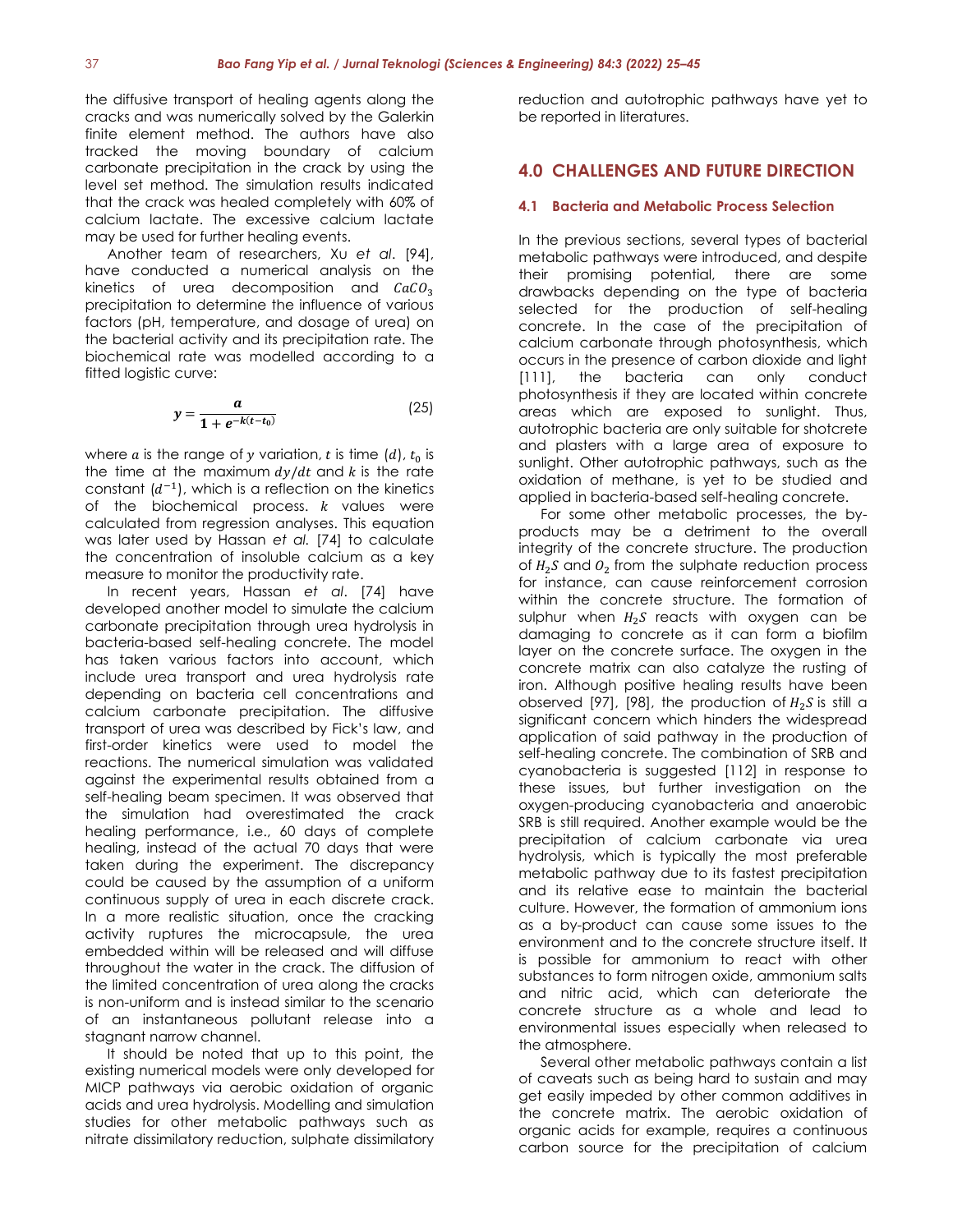carbonate. It has also been reported that the addition of nutrient solutions could affect its hydration kinetics and the mechanical properties of concrete as a whole. Both urea hydrolysis and aerobic oxidation of organic acids require oxygen for their metabolic processes. Although this may limit the corrosion of concrete reinforcements as the oxygen is continuously used up by the heterotrophic bacteria, the bacterial activity may get disrupted due to the limited concentrations of oxygen within the deeper parts of concrete. In addition to these issues, the precipitation of calcium carbonate around the bacteria cell, which serves as a nucleation site, could entrap the bacteria itself and starve the cell of nutrients and oxygen, thus further hindering the aerobic-based precipitation process.

Among the available metabolic processes, the denitrifying process, induced by nitrate-reducing bacteria, can be a generally promising candidate. The process itself will produce carbon dioxide (as the carbon source), water and nitrogen gas. The emission of nitrogen gas from this process is very low as compared to the conventional sources of nitrogen pollution. The consumption of hydrogen ions during the nitrate reduction process increases the pH in the concrete microenvironment, and is conducive to the precipitation of calcium carbonate. As a potential solution for the aforementioned oxygen starvation caveats, a combination of bacterial strains can be used, such as the nitrate-reducing bacteria being used in deeper parts of concrete and autotrophic bacteria for the outer parts, to maximize selfhealing.

#### **4.2 Embedment of Bacteria in Concrete**

The main challenges of directly incorporating bacteria spores into concrete are the high pH environment and the small pore size in concrete, which could affect the bacteria survival rate in the long run. A few studies have reported that the viability of bacteria spores have decreased due to the highly-alkaline environment, high temperature during the hydration of cement and reduced pore size, which sometimes can get even smaller than the size of bacteria spores [41], [45].

To improve the survival odds of bacteria in concrete, immobilization techniques have been proposed to protect the bacteria spores from the extreme concrete microenvironment [39]. The use of immobilization techniques when producing bacteria-based self-healing concrete has resulted in a better healing efficiency due to the uniform distribution of the immobilized bacteria spores, which are also protected against the extreme environment in concrete [42]. In literature, different types of capsule materials have been used to immobilize bacteria, such as lightweight aggregates, expanded clay and perlite with porous media which promotes bacterial activity.

Microcapsules made with polymers such as silica gel, polyurethane and hydrogel have been used as well.

Despite its benefits, several studies have reported that the immobilization technique can cause a negative effect on the mechanical strength of concrete. This is due to the weak bonding between the microcapsules and the concrete matrix. After rupturing and releasing the healing agents into the concrete matrix, the empty microcapsules left will form voids within the concrete, which in turn reduces the mechanical strength of the entire concrete structure. Thus, the microcapsule dosage needs to be controlled within an optimum concentration range without adversely affecting the mechanical strength of concrete. In a study where CERUP was applied in self-healing concrete, the results showed that the concrete strength was significantly altered between scenarios when dosage of 3% and 5% by weight of cement were added into concrete [72]. Wang *et al.* [89] have observed that the compressive strength and tensile strength of concrete were reduced when microcapsules with 5% by weight of cement were used, when compared to the case where 3% by weight of cement were added. In addition to strength reduction, the microcapsules may affect the rheology of fresh concrete. Spherical microcapsules can reduce the interlocking in the aggregate and thus may enhance the concrete flow despite adversely affecting the concrete strength [104].

Of all the capsule materials, hydrogel might serve as a better choice due to its good water absorptivity and retention ability, which can improve the water curing process in concrete. However once again, the dosage of hydrogel microcapsules must be optimized to ensure that there is enough water for cement hydration at the early stages of concrete. Excessive capsule dosage may affect the cement-to-water ratio and negatively affect the strength development of concrete. Apart from hydrogel, porous materials such as lightweight aggregates, expanded clay and perlite are decent candidates to immobilize bacteria spores and the germinated bacteria. Once a crack penetrates the protective carrier, the bacteria will induce the calcium carbonate precipitation process in the presence of oxygen and water. Since the main contributor of concrete strength is the aggregates, the usage of soft and brittle lightweight aggregates in self-healing concrete will inevitably cause a reduction in concrete strength. Jonkers [39] has found out that the strength of the concrete specimen made with lightweight aggregates was reduced by 50% at the 28-day mark. Such low strength is generally deemed unsatisfactory for structural applications.

The survival of capsules is also important especially during the concrete-mixing stage. Wang *et al.* [89] have examined the survival of capsules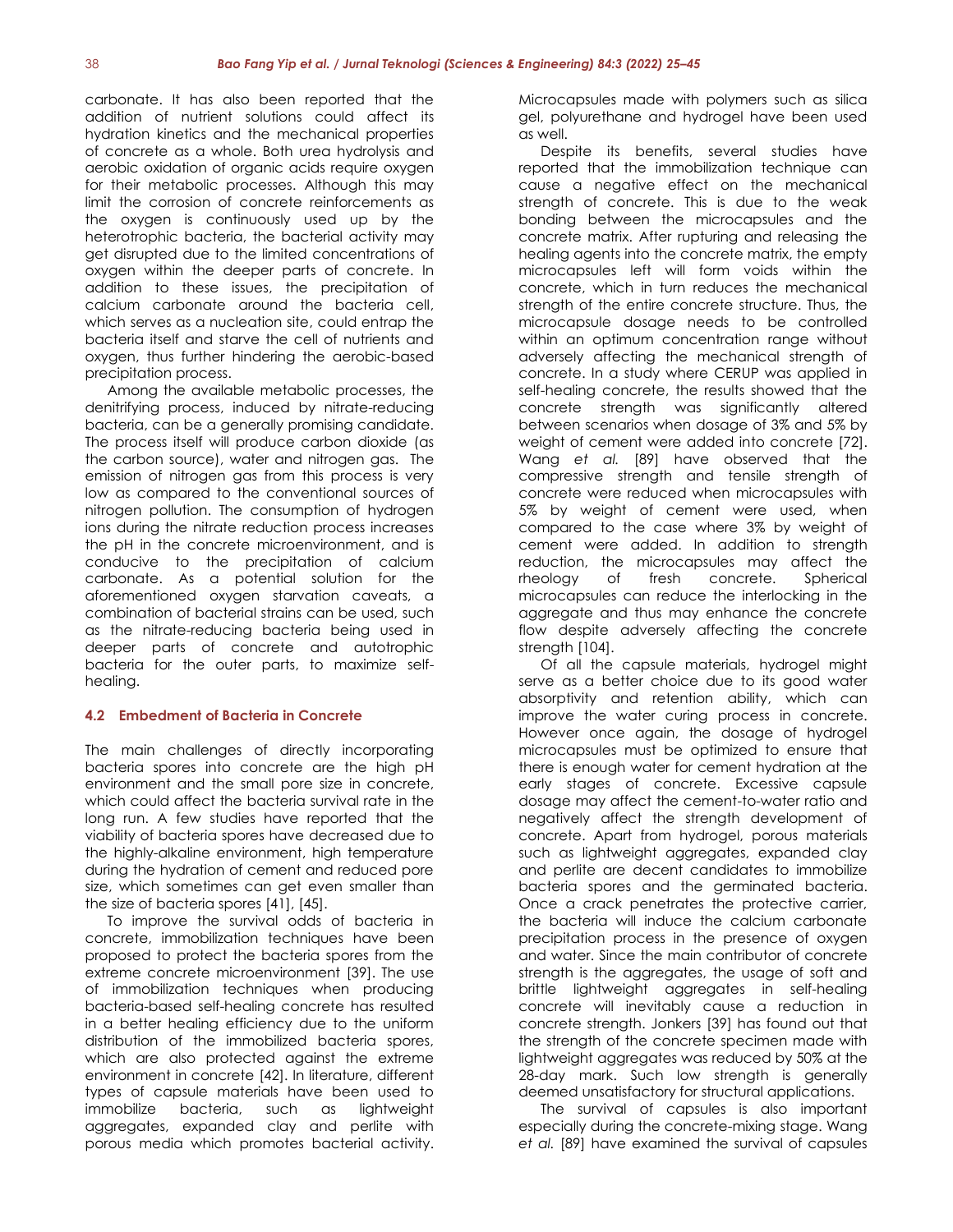after gentle concrete mixing, by using light microscopy and they have observed that most of the microcapsules remained unbroken. This meant that the bacteria could have a longer shelf life in the concrete thanks to microcapsule immobilization.

# **4.3 Effects on Concrete Properties and Healing Efficiency**

The healing efficiency of self-healing concrete caused by bacterial-induced calcium carbonate precipitation depends on various factors, such as bacteria species, bacteria concentration, urea concentration, nutrients, organic acids, nitrate and calcium concentrations, temperatures, curing methods and capsule materials. The pore structures, which determines the mechanical and durability properties of concrete, depends on the mix design, curing conditions, degree of hydration, as well as the addition of supplementary cementitious materials, additives and construction practices [99].

A. Effect of embedment methods on concrete strength

In literature, the precipitation of calcium carbonate can be induced by different types of bacteria and metabolic pathways, and yet, even if the same bacteria species were used, different researchers have obtained different results. Wang *et al.* [85] studied the usage of *Bacillus sphaericus*, immobilized with hydrogel, and its application in mortar. The treated specimens have shown a reduction in compression strength by 15 to 34%. In contrast, the experiment conducted by Achal *et al.* [59] (by using the same bacteria genus with a different immobilization technique applied in cube mortars) has yielded specimens with enhanced compressive strength. This indicates that the healing efficiency will be influenced by other factors such as the embedment method of bacteria in concrete. As seen above, the embedment of hydrogel might decrease the strength of mortar because the hydrogel capsules have formed hollow pores in the mortar matrix.

B. Effect of bacteria and nutrient concentrations on concrete properties

The bacteria concentration could affect the concrete mechanical properties, and by extension, the healing efficiency of concrete. In the same experiment conducted by Achal *et al.* [59], the maximum compressive strength was obtained with a bacteria concentration of  $5 \times 10^7$  cells/mm<sup>3</sup>. A reduction of compressive strength was observed when a concentration of  $5 \times 10^8$ cells/mm<sup>3</sup> was added to the mortar. Andalib *et al.* [63] have studied the incorporation of *Bacillus megaterium* into concrete and has recorded an

optimum concentration of  $30 \times 10^5$ cfu/ml for maximum compressive and flexural strength recovery.

In addition to the bacteria themselves, the nutrient solutions as well as the organic carbon and calcium sources, which are required to necessitate or accelerate the precipitation of calcium carbonate [102], can affect the mechanical strength of concrete as well by changing the microstructure in the concrete matrix, as reported by several studies. The addition of organic acids for instance, can affect the hydration kinetics and the setting time of fresh concrete. Bundur *et al.* [67], who have studied the influence of inoculated vegetative cells on the concrete properties, have concluded that the nutrient media can retard the hydration kinetics but increased the compressive strength of the specimens. In a crack repairing study using *Bacillus pseudofirmus*, different types of organic acids were experimented along with the bacteria, such as citric acid, polyacrylic acid, aspartic acid, glutamic acid, gluconate acid and ascorbic acid [38]. The results showed that polyacrylic and citric acids will affect the concrete strength while no strength is developed in cases where gluconate and ascorbic acids were added. Another study conducted on self-healing concrete with *B. pseudofirmus* and *B. cohnii* revealed that the addition of calcium lactate can improve the compressive strength of concrete whereas the addition of yeast extract and peptone yielded negative effects. These results were supported by the experiment conducted by Luo and Qian [44] as they found that calcium lactate can delay the hydration kinetics while calcium formate and calcium nitrate can accelerate the hydration kinetics. According to their findings, the addition of calcium lactate can negatively affect the early stages of compressive strength development but result in a strength increase in later stages, whereas the addition of calcium formate can improve the compressive strength while a negative result was obtained for calcium nitrate. In response to the original studies that have used yeast extract which in turn yielded a reduced compressive strength, the yeast extract was replaced with meat extract to decrease the delay of hydration kinetics [90]. It was observed that the meat extract has reduced 75% of retardation in comparison to the yeast counterpart.

Apart from nutrient solutions, organic calcium sources may affect the concrete properties, and sometimes the healing process itself. In the aerobic oxidation process of organic acids, a calcium source which is capable of supplying a continuously high amount of calcium is required for the precipitation of calcium carbonate. However, an overly high concentration of calcium ions in the concrete matrix can cause problems to the concrete structures. This is due to the fact that the accumulation of calcium salts in the concrete matrix can adversely affect the properties of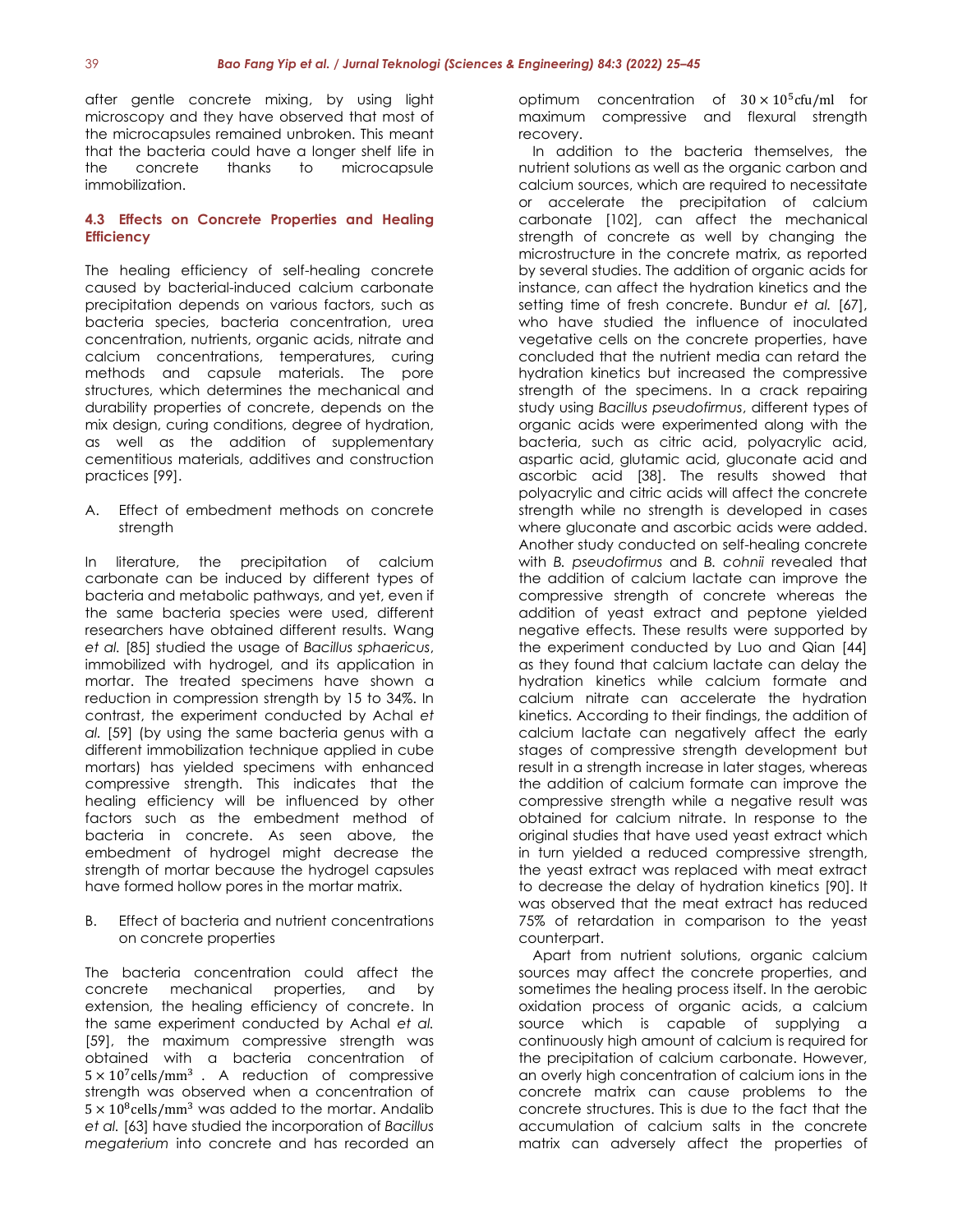concrete [51]. Moreover, excessive calcium ions in the concrete might inhibit calcium carbonate precipitation in the long run [55].

C. Effect of temperature and curing conditions on healing efficiency

Surrounding temperatures can affect the bacterial metabolic rate, which in turn may influence the rate of calcium carbonate precipitation. An ideal bacteria strain is expected to adapt to varying temperatures without experiencing significant effects on bacterial activity, and by extension, the precipitation of calcium carbonate. De Muynck *et al.* [16] studied the influence of temperature on the healing efficiency of surface treatment used for limestone conservation by using *Bacillus sphaericus*, *Sporosarcina psychrophila*, *Sporosarcina ureae* and *Sporosarcina pasteurii.* The authors have concluded that *B. sphaericus* gave a higher carbonate precipitate yield than *S. psychrophile* at cold temperatures. This indicated that *B. sphaericus* is more resilient and can be used for self-healing concrete production in regions with cold climates.

The healing efficiency of self-healing concrete might also be affected by the curing conditions, namely wet curing, wet-and-dry curing cycle and water curing [44], [113]. Luo *et al.* [45], a team of researchers who studied the effects of various factors such as crack widths, curing methods and crack ages on the crack healing efficiency in bacteria-based self-healing concrete, have stated that water curing is the most suitable and practical curing method in self-healing concrete production, but the wet-and-dry curing cycle has provided a better healing efficiency [89]. These findings were also supported by Wu *et al.* [91].

# D. High cost of cultivated media

The usage of high-cost cultivated media makes the microbial-based self-healing approach rather difficult to be upscaled and applied commercially in the construction industry. Due to cost concerns, several solutions have emerged to decrease the overall costs of bacteria-based self-healing system [105]. As aforementioned, self-protected nonaxenic mixed cultures such as CERUP [71], [72] and ACDC [27], [29]–[31], [95] have been proposed, as the cost of these non-axenic cultures is much lower than that of the combo of axenic cultures and encapsulations for culture embedment. The application of these non-axenic cultures needs to be further studied in a larger scale in the construction industry. Additionally, several low-cost nutrient media such as corn steep liquor (CSL) [57], [60] and lactose mother liquor (LML) [61], [90] have been proposed as well. Apart from using cheaper alternatives of bacterial cultures and nutrient media, supplementary cementitious materials can be added to replace some amount of cement in

concrete, thus further reducing the production costs. Fly ash [56], [69], silica fume [68], rice husk ash [81] and cement baghouse filter dust [82] have all been tested as low-cost cementitious additives to bacteria-based self-healing concrete and coincidentally, improvements in the concrete properties were observed.

E. Lack of standard assessment and measurement of healing efficiency

To evaluate the healing efficiency of concrete (which is in turn governed by different factors and circumstances), it is imperative to have a clear and standard healing assessment with a set of standard parameters and testing methods. As different combinations of various factors such as bacteria cell concentration, nutrient concentration, calcium concentration, curing conditions and immobilization methods may significantly influence the healing efficiency, without a set of quantitative measurements from standard testing, it is very difficult to make any meaningful comparisons in terms of healing efficiency for different scenarios. According to the available studies on microbial self-healing concrete, different evaluation parameters, methods and techniques have been used to evaluate the efficiency of self-healing. Most of the researchers from the published studies have performed self-healing evaluations by measuring and comparing the mechanical and durability properties of the concrete specimens before and after the healing process. While these properties are widely regarded as the only primary measures in self-healing assessment, new evaluation parameters and testing methods including indices, optical and visual analyses, and analytical judgments can and should be further studied and implemented to form a more comprehensive and representative assessment framework to better evaluate the healing efficiency of self-healing concrete as a whole.

F. Lack of numerical simulations

To date, only a handful of published studies have focused on the numerical modelling of bacteriabased self-healing concrete [49], [52], [74], [94]. Numerical modelling and simulations are required alongside experimental works as they help the researchers to have a better understanding on the mechanics of the bacteria-based self-healing processes and hopefully this allows them to design better and more optimized self-healing systems in the future.

# **5.0 CONCLUSION**

This paper reviewed and discussed several metabolic pathways of microbially-induced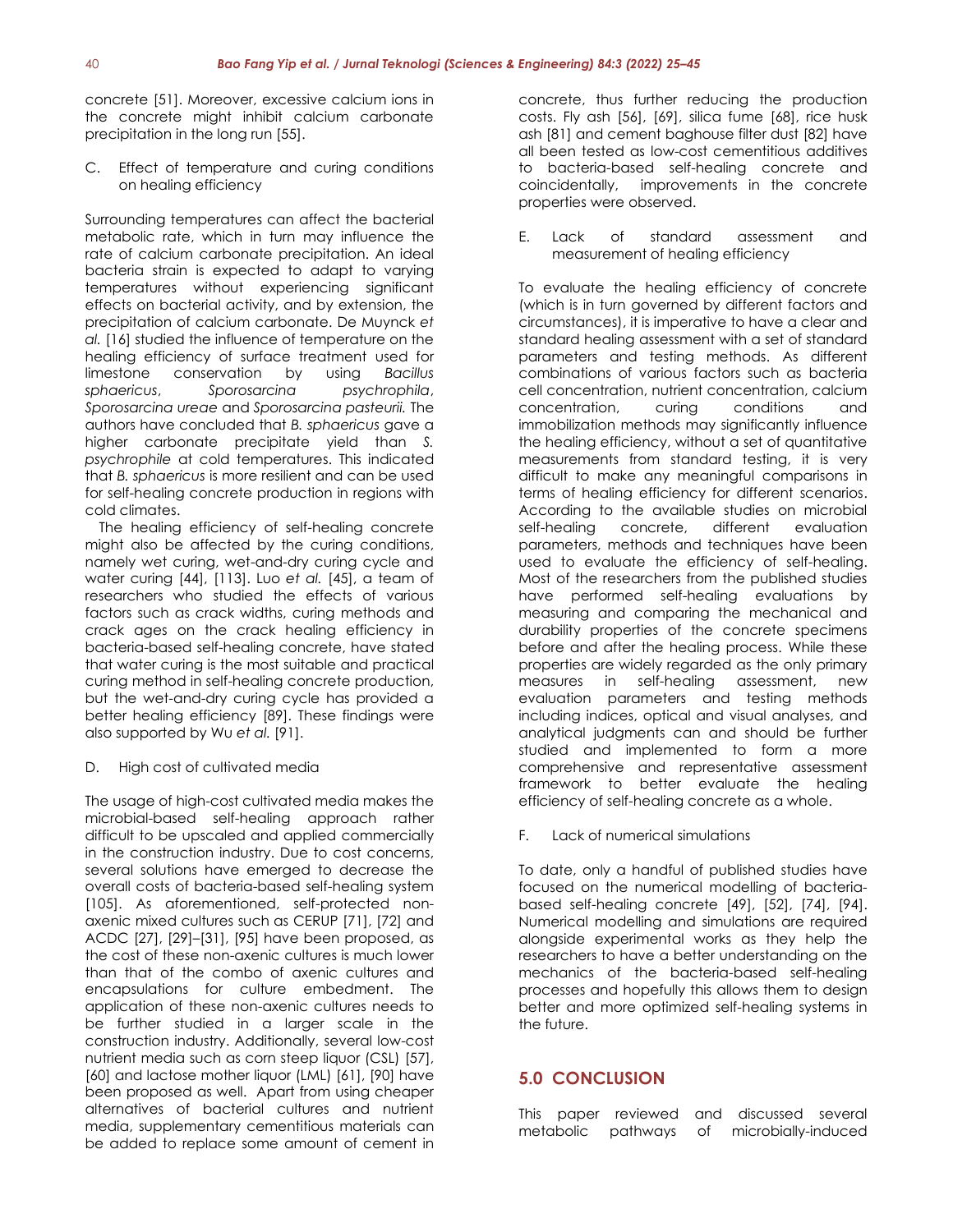calcium carbonate precipitation, bacteria embedment techniques in concrete and the various testing methods conducted to evaluate self-healing efficiency in microbial self-healing concrete. It was found that there are a few types of metabolic pathways involved in microbiallyinduced calcium carbonate precipitation namely, the autotrophic pathway, the denitrification pathway, the iron-reducing (heterotrophic) pathway, oxidation of organic acids as well as fungi and urea hydrolysis. It should be noted that urea hydrolysis is the most popular and widely used metabolic pathway in microbial self-healing concrete production.

In this paper, several conclusions can be made. Firstly, direct addition of bacteria into self-healing concrete has provided satisfactory results in terms of mechanical and durability properties. The chances of bacteria survival under extreme concrete environmental conditions (high pH, temperature and small pore size) is debatable and requires further discussion. It was found that the immobilization techniques of bacteria in concrete can improve the durability of self-healing concrete by reducing the water permeability and water absorption of the healed specimens. However, a few authors have reported a reduction in mechanical strength for specimens with the embedment of lightweight aggregates, diatomaceous earth, expanded clay and hydrogel capsules.

Moreover, it has been proved that the bacteria used in self-healing concrete are typically harmless to humans and can be easily cultured and handled in laboratory settings. However, the commercial production of bacteria-based selfhealing concrete is still impeded by its high initial cost and the low survival rate of bacteria under extreme concrete environmental conditions such as high alkalinity, fluctuating temperatures, dry conditions and small pore size in the concrete matrix.

Furthermore, the bacteria-induced calcium carbonate precipitation process in self-healing concrete has provided promising results in the laboratory scale. More evaluation parameters and testing methods need to be studied and added to the list of existing ones to form a more comprehensive assessment to better evaluate the self-healing efficiency of the treated specimens. Further efforts are required to increase the healing efficiency of available methods to allow the application and implementation of microbial selfhealing systems in large-scaled actual site environments.

The findings in this paper were reported based on the current research progress in microbial selfhealing concrete. More research is required to address the aforementioned gaps and to improve the performance of self-healing systems as a whole. Suffice to say, there are still big challenges ahead in order to improve the self-healing

efficiency before the technology gets commercially introduced for widespread industrial use.

# **Acknowledgement**

The authors would like to acknowledge the financial supports by the Ministry of Higher Education Malaysia and Universiti Teknologi Malaysia under the Skim Latihan Akademik IPTA (SLAI) scholarship.

# **References**

- [1] A. Al-Tabbaa, C. Litina, P. Giannaros, A. Kanellopoulos, and L. Souza. 2019. First UK Field Application and Performance of Microcapsule-based Self-healing Concrete. *Construction and Building Materials*. 208: 669-685. Doi: 10.1016/j.conbuildmat.2019.02.178.
- [2] R. Davies *et al.* 2018. Large Scale Application of Self-Healing Concrete: Design, Construction, and Testing. *Front. Mater.* Doi: 10.3389/fmats.2018.00051.
- [3] V. C. Li and E. Herbert. 2012. Robust Self-Healing Concrete for Sustainable Infrastructure. *Journal of Advanced Concrete Technology*. 10(6): 207-218. Doi: 10.3151/jact.10.207.
- [4] F. Hammes and W. Verstraete. 2002. Key Roles of pH and Calcium Metabolism in Microbial Carbonate Precipitation. *Reviews in Environmental Science and Biotechnology*. 1(1): 3-7. Doi: 10.1023/A:1015135629155.
- [5] N. K. Dhami, M. S. Reddy, and A. Mukherjee. 2013. Bacillus Megaterium Mediated Mineralization of Calcium Carbonate as Biogenic Surface Treatment of Green Building Materials. *World Journal of Microbiology and Biotechnology*. 29(12): 2397-2406. Doi: 10.1007/s11274-013-1408-z.
- [6] P. A. M. Lesley A. Warren Nagina Parmar, F. Grant Ferris. 2001. 'Microbially Mediated Calcium Carbonate Precipitation: Implications for Interpreting Calcite Precipitation and for Solid-Phase Capture of Inorganic Contaminants', *Geomicrobiology Journal*. 18(1): 93-115. Doi: 10.1080/01490450151079833.
- [7] B. C. Martinez *et al.* 2013. Experimental Optimization of Microbial-induced Carbonate Precipitation for Soil Improvement. *Journal of Geotechnical and Geoenvironmental Engineering*. 139(4): 587-598. Doi: 10.1061/(ASCE)GT.1943-5606.0000787.
- [8] R. Micallef, D. Vella, E. Sinagra, and G. Zammit. 2016. Biocalcifying Bacillus Subtilis Cells Effectively Consolidate Deteriorated Globigerina Limestone. *J Ind Microbiol Biotechnol*. 43(7): 941-952. Doi: 10.1007/s10295-016-1768-0.
- [9] S. Stocks-Fischer, J. K. Galinat, and S. S. Bang. 1999. Microbiological Precipitation of CaCO3'. *Soil Biology and Biochemistry*. 31(11): 1563-1571. Doi: 10.1016/S0038- 0717(99)00082-6.
- [10] K. Van Tittelboom, N. De Belie, W. De Muynck, and W. Verstraete. 2010. Use of Bacteria to Repair Cracks in Concrete. *Cement and Concrete Research*. 40(1): 157- 166.

Doi: https://doi.org/10.1016/j.cemconres.2009.08.025.

[11] G. Le Métayer-Levrel, S. Castanier, G. Orial, J.-F. Loubière, and J.-P. Perthuisot. 1999. Applications of Bacterial Carbonatogenesis to the Protection and Regeneration of Limestones in Buildings and Historic Patrimony. *Sedimentary Geology*. 126(1): 25-34. Doi: 10.1016/S0037-0738(99)00029-9.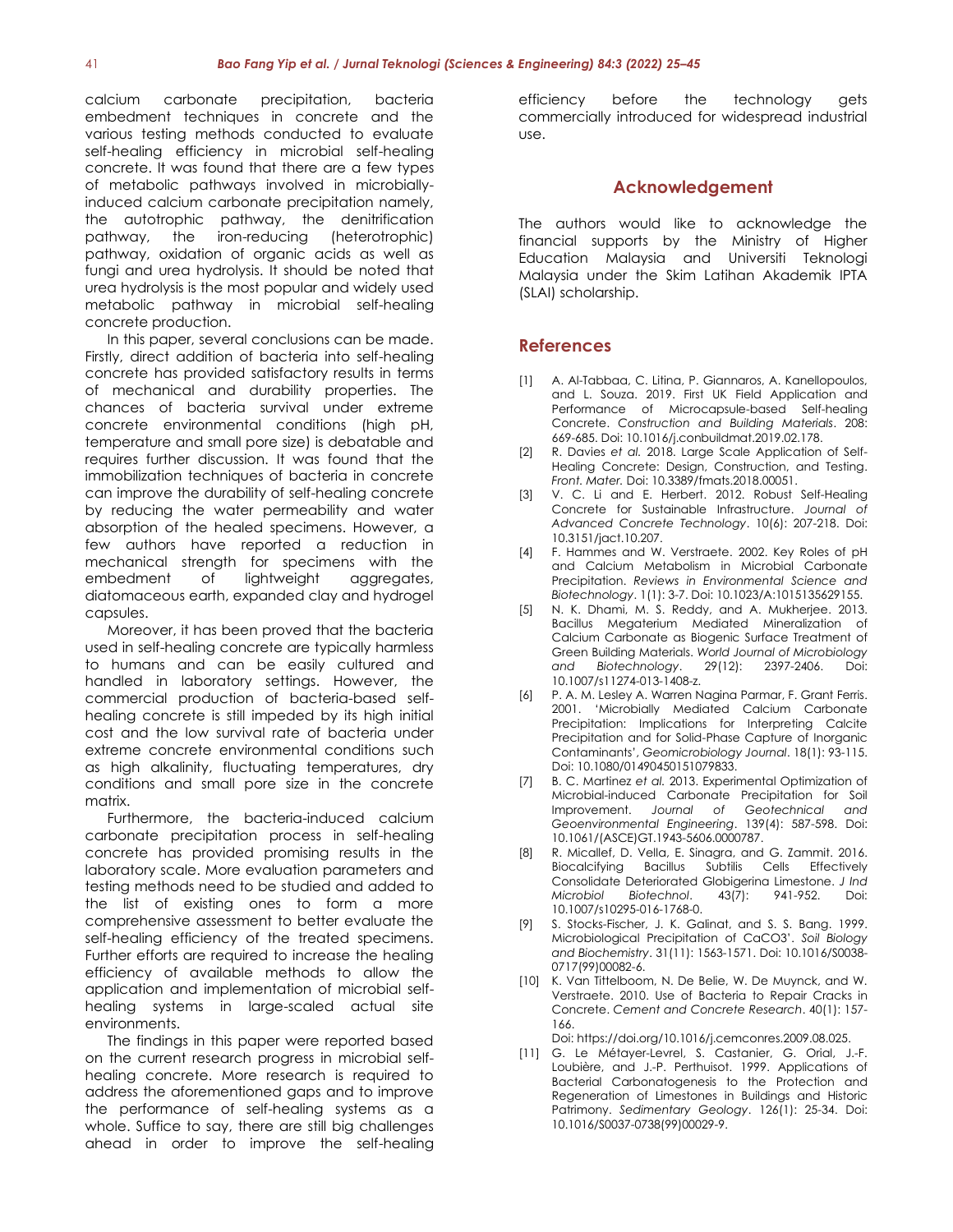- [12] C. Rodriguez-Navarro, M. Rodriguez-Gallego, K. Ben Chekroun, and M. T. Gonzalez-Muñoz. 2003. Conservation of Ornamental Stone by Myxococcus xanthus-Induced Carbonate Biomineralization. *Applied and Environmental Microbiology*. 69(4): 2182-2193. Doi: 10.1128/AEM.69.4.2182-2193.2003.
- [13] P. Tiano, L. Biagiotti, and G. Mastromei. 1999. Bacterial Bio-mediated Calcite Precipitation for Monumental Stones Conservation: Methods of Evaluation. *Journal of Microbiological Methods*. 36(1): 139-145. Doi: 10.1016/S0167-7012(99)00019-6.
- [14] Q. Chunxiang, W. Jianyun, W. Ruixing, and C. Liang. 2009. Corrosion Protection of Cement-based Building Materials by Surface Deposition of CaCO3 by Bacillus Pasteurii. *Materials Science and Engineering: C*. 29(4): 1273-1280. Doi: https://doi.org/10.1016/j.msec.2008.10.025.
- [15] N. W. V. De Muynck Willem, Kathelijn Cox, De Belie. 2008. Bacterial Carbonate Precipitation as an Alternative Surface Treatment for Concrete. *Construction and Building Materials*. 22(5): 875-885. Doi: https://doi.org/10.1016/j.conbuildmat.2006.12.011.
- [16] W. De Muynck, K. Verbeken, N. De Belie, and W. Verstraete. 2013. Influence of Temperature on the Effectiveness of a Biogenic Carbonate Surface Treatment for Limestone Conservation. *Applied Microbiology and Biotechnology*. 97(3): 1335-1347. Doi: 10.1007/s00253-012-3997-0.
- [17] H. Kalhori and R. Bagherpour. 2017. Application of Carbonate Precipitating Bacteria for improving Properties and Repairing Cracks of Shotcrete. *Construction and Building Materials*. 148: 249-260. Doi: https://doi.org/10.1016/j.conbuildmat.2017.05.074.
- [18] W. De Muynck, N. De Belie, and W. Verstraete. 2010. Microbial Carbonate Precipitation in Construction Materials: A Review. *Ecological Engineering*. 36(2): 118- 136. Doi: https://doi.org/10.1016/j.ecoleng.2009.02.006.
- [19] C. Qian, R. Wang, L. Cheng, and J. Wang. 2010. Theory of Microbial Carbonate Precipitation and Its Application in Restoration of Cement-based Materials Defects. *Chinese Journal of Chemistry*. 28(5): 847-857. Doi: 10.1002/cjoc.201090156.
- [20] E. Tziviloglou *et al.* 2016. Bio-Based Self-Healing Concrete: From Research to Field Application. *Selfhealing Materials*. M. D. Hager, S. van der Zwaag, and U. S. Schubert, Eds. Cham: Springer International Publishing. 345-385. Doi: 10.1007/12\_2015\_332.
- [21] V. Wiktor and H. Jonkers. 2011. Determination of the Crack Self-Healing Capacity of Bacterial Concrete. *Proc. Concrete Solutions*.
- [22] V. Wiktor and H. M. Jonkers. 2015, Field Performance of Bacteria-based Repair System: Pilot Study in a Parking Garage. *Case Studies in Construction Materials*. 2: 11- 17. Doi: https://doi.org/10.1016/j.cscm.2014.12.004.
- [23] S. Castanier, G. L. Métayer-Levrel, and J.-P. Perthuisot. 1999. Ca-carbonates Precipitation and Limestone Genesis — The Microbiogeologist Point of View. *Sedimentary Geology*. 126(1): 9-23. Doi: https://doi.org/10.1016/S0037-0738(99)00028-7.
- [24] T. Zhu, C. Paulo, M. L. Merroun, and M. Dittrich. 2015. Potential Application of Biomineralization by Synechococcus PCC8806 for Concrete Restoration. *Ecological Engineering*. 82: 459-468. Doi: https://doi.org/10.1016/j.ecoleng.2015.05.017.
- [25] T. Zhu, X. Lu, and M. Dittrich. 2017. Calcification on Mortar by Live and UV-killed Biofilm-forming Cyanobacterial Gloeocapsa PCC73106. *Construction and Building Materials*. 146: 43-53. Doi: https://doi.org/10.1016/j.conbuildmat.2017.04.026.
- [26] G. Kaur, N. K. Dhami, S. Goyal, A. Mukherjee, and M. S. Reddy. 2016. Utilization of Carbon Dioxide as an Alternative to Urea in Biocementation. *Construction and Building Materials*. 123: 527-533.

Doi: https://doi.org/10.1016/j.conbuildmat.2016.07.036.

- [27] Y. C. Ersan. 2016. Microbial Nitrate Reduction Induced Autonomous Self-healing in Concrete. PhD Thesis. Ghent University. Faculty of Bioscience Engineering.
- [28] Y. Ç. Erşan, E. Hernandez-Sanabria, N. Boon, and N. de Belie. 2016. Enhanced Crack Closure Performance of Microbial Mortar through Nitrate Reduction. *Cement and Concrete Composites*. 70: 159-170. Doi:

https://doi.org/10.1016/j.cemconcomp.2016.04.001.

- [29] Y. Ç. Erşan, E. Gruyaert, G. Louis, C. Lors, N. De Belie, and N. Boon. 2015. Self-protected Nitrate Reducing Culture for Intrinsic Repair of Concrete Cracks. *Frontiers in Microbiology*. 6: 1228. Doi: 10.3389/fmicb.2015.01228.
- [30] Y. Ç. Erşan, H. Verbruggen, I. D. Graeve, W. Verstraete, N. D. Belie, and N. Boon. 2016. Nitrate Reducing CaCO3 Precipitating Bacteria Survive in Mortar and Inhibit Steel Corrosion. *Cement and Concrete Research*. 83: 19-30. Doi: https://doi.org/10.1016/j.cemconres.2016.01.009.
- [31] Y. Ç. Erşan, K. Van Tittelboom, N. Boon, and N. De Belie. 2018. Nitrite Producing Bacteria Inhibit Reinforcement Bar Corrosion in Cementitious Materials. *Scientific Reports*. 8(1): 14092. [Online]. Available: https://doi.org/10.1038/s41598-018-32463-6.
- [32] Y. Ç. Erşan, N. de Belie, and N. Boon. 2015. Microbially Induced CaCO3 Precipitation through Denitrification: An Optimization Study in Minimal Nutrient Environment. *Biochemical Engineering Journal*. 101: 108-118. Doi: https://doi.org/10.1016/j.bej.2015.05.006.
- [33] J. Luo *et al.* 2018. Interactions of Fungi with Concrete: Significant Importance for Bio-based Self-healing Concrete. *Construction and Building Materials*. 164: 275-285.

Doi: https://doi.org/10.1016/j.conbuildmat.2017.12.233.

- [34] R. R. Menon *et al.* 2019. Screening of Fungi for Potential Application of Self-Healing Concrete. *Scientific Reports*. 9(1): 2075. [Online]. Available: https://doi.org/10.1038/s41598-019-39156-8.
- [35] P. Ghosh, S. Mandal, S. Pal, G. Bandyopadhyaya, and B. Chattopadhyay. 2006. Development of Bioconcrete Material using an Enrichment Culture of Novel Thermophilic Anaerobic Bacteria.
- [36] P. Ghosh, S. Mandal, B. D. Chattopadhyay, and S. Pal. 2005. Use of Microorganism to Improve the Strength of Cement Mortar. *Cement and Concrete Research*. 35(10): 1980-1983. ,
- Doi: https://doi.org/10.1016/j.cemconres.2005.03.005. [37] A. Gandhimathi and D. Suji. 2015. Studies on the
- Development of Eco-friendly Self-healing Concrete A Green Building Concept. *Nature Environment and Pollution Technology*. 14(3): 639.
- [38] H. M. Jonkers and E. Schlangen. 2007. Crack Repair by Concrete-immobilized Bacteria. *Proceedings of the First International Conference on Self Healing Materials*. 18: 20.
- [39] H. M. Jonkers. 2011. Bacteria-based Self-healing Concrete. *Heron.* 56(1/2).
- [40] H. M. Jonkers and E. Schlangen. 2008. Development of a Bacteria-based Self Healing Concrete. *Proc. int. FIB Symposium*. 1: 425-430.
- [41] H. M. Jonkers, A. Thijssen, G. Muyzer, O. Copuroglu, and E. Schlangen. 2010. Application of Bacteria as Selfhealing Agent for the Development of Sustainable concrete. *Ecological Engineering*. 36(2): 230-235. Doi: https://doi.org/10.1016/j.ecoleng.2008.12.036.
- [42] W. Khaliq and M. B. Ehsan. 2016. Crack Healing in Concrete using Various Bio Influenced Self-healing Techniques. *Construction and Building Materials*. 102: 349-357.

Doi: https://doi.org/10.1016/j.conbuildmat.2015.11.006.

[43] C. Kumari, B. Das, R. Jayabalan, R. Davis, and P. Sarkar. 2016. Effect of Nonureolytic Bacteria on Engineering Properties of Cement Mortar. *Journal of Materials in Civil Engineering*. 29: 06016024.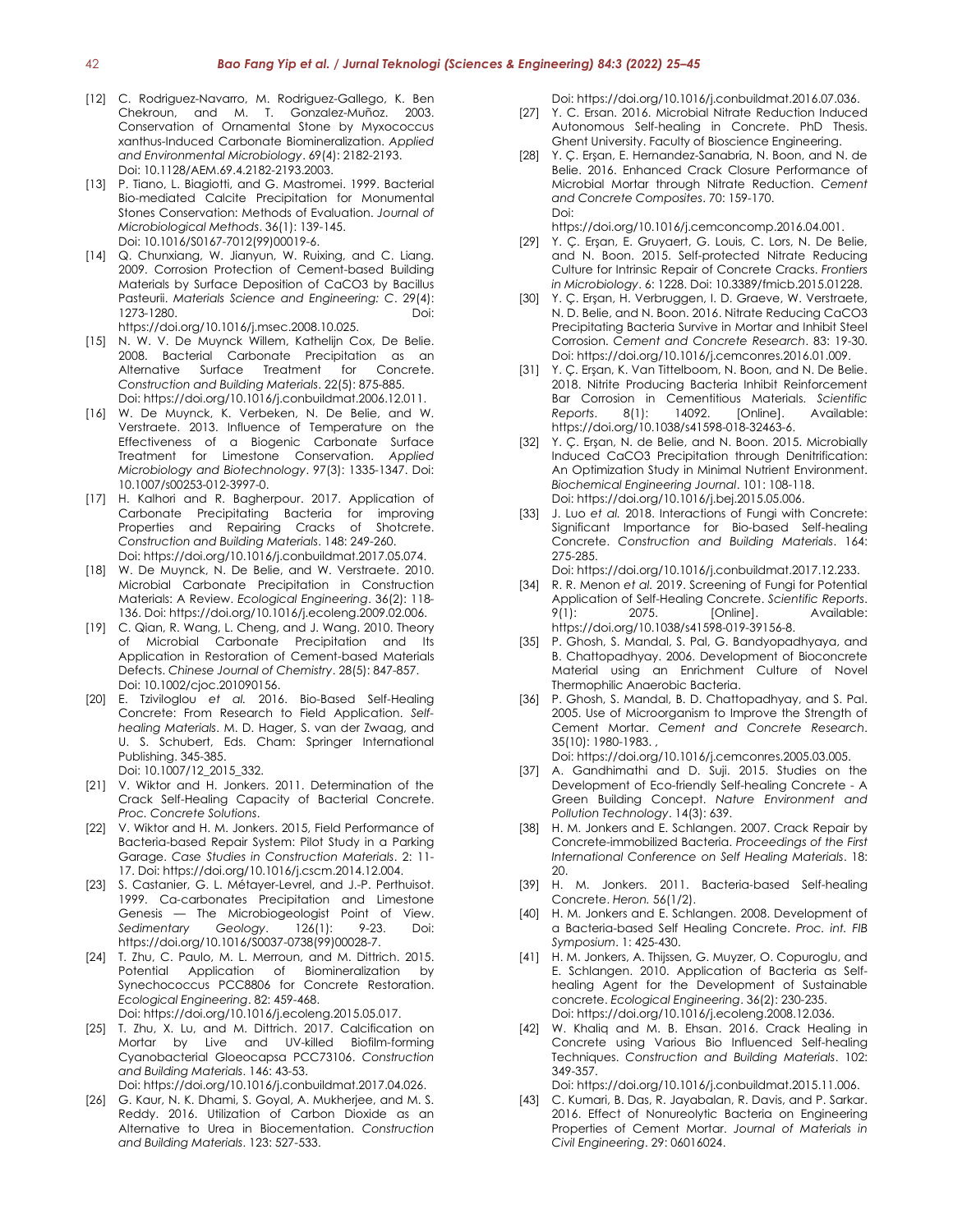Doi: 10.1061/(ASCE)MT.1943-5533.0001828.

- [44] M. Luo and C. Qian. 2016. Influences of Bacteria-based Self-healing Agents on Cementitious Materials Hydration Kinetics and Compressive Strength. *Construction and Building Materials*. 121: 659-663. Doi: https://doi.org/10.1016/j.conbuildmat.2016.06.075.
- [45] M. Luo, C. Qian, and R. Li. 2015. Factors Affecting Crack Repairing Capacity of Bacteria-based Self-healing Concrete. *Construction and Building Materials*. 87: 1-7. Doi: https://doi.org/10.1016/j.conbuildmat.2015.03.117.
- [46] T. K. Sharma, M. Alazhari, A. Heath, K. Paine, and R. M. Cooper. 2017. Alkaliphilic Bacillus Species Show Potential Application in Concrete Crack Repair by Virtue of Rapid Spore Production and Germination Then Extracellular Calcite Formation. *Journal of Applied Microbiology*. 122(5): 1233-1244. Doi: 10.1111/jam.13421.
- [47] M. G. Sierra-Beltran, H. M. Jonkers, and E. Schlangen. 2014. Characterization of Sustainable Bio-based Mortar for Concrete Repair. *Construction and Building Materials*. 67: 344-352.
- Doi: https://doi.org/10.1016/j.conbuildmat.2014.01.012. [48] E. Tziviloglou, V. Wiktor, H. M. Jonkers, and E. Schlangen. 2016. Bacteria-based Self-healing Concrete to Increase Liquid Tightness of Cracks. *Construction and Building Materials*. 122: 118-125.

Doi: https://doi.org/10.1016/j.conbuildmat.2016.06.080.

- [49] E. Tziviloglou, Z. Pan, H. M. Jonkers, and E. Schlangen. 2017. Bio-based Self-healing Mortar: An Experimental and Numerical Study. *Journal of Advanced Concrete Technology*. 15(9): 536–543. Doi: 10.3151/jact.15.536.
- [50] V. Wiktor and H. M. Jonkers. 2011. Quantification of Crack-healing in Novel Bacteria-based Self-healing Concrete. *Cement and Concrete Composites*. 33(7): 763-770. Doi: https://doi.org/10.1016/j.cemconcomp.2011.03.012.
- [51] J. Xu and W. Yao. 2014. Multiscale Mechanical Quantification of Self-healing Concrete Incorporating Non-ureolytic Bacteria-based Healing Agent. *Cement and Concrete Research*. 64: 1-10. Doi: https://doi.org/10.1016/j.cemconres.2014.06.003.
- [52] S. V. Zemskov, H. M. Jonkers, and F. J. Vermolen. 2014. A Mathematical Model for Bacterial Self-healing of Cracks in Concrete. *Journal of Intelligent Material Systems and Structures*. 25(1): 4-12. Doi: 10.1177/1045389X12437887.
- [53] J. Zhang *et al.* 2017. Immobilizing Bacteria in Expanded Perlite for the Crack Self-healing in Concrete. *Construction and Building Materials*. 148: 610-617. Doi: https://doi.org/10.1016/j.conbuildmat.2017.05.021.
- [54] J. L. Zhang *et al.* 2016. A Binary Concrete Crack Selfhealing System Containing Oxygen-releasing Tablet and Bacteria and its Ca2+-precipitation Performance. *Applied Microbiology and Biotechnology*. 100(24): 10295-10306. Doi: 10.1007/s00253-016-7741-z.
- [55] J. L. Zhang *et al.* 2016. Screening of Bacteria for Selfhealing of Concrete Cracks and Optimization of the Microbial Calcium Precipitation Process. *Applied Microbiology and Biotechnology*. 100(15): 6661-6670. Doi: 10.1007/s00253-016-7382-2.
- [56] V. Achal, X. Pan, and N. Özyurt. 2011. Improved Strength and Durability of Fly Ash-amended Concrete by Microbial Calcite Precipitation. *Ecological Engineering*. 37(4): 554-559. Doi: https://doi.org/10.1016/j.ecoleng.2010.11.009.
- [57] V. Achal, A. Mukherjee, S. Goyal, and Ms. Reddy. 2012.
- Corrosion Prevention of Reinforced Concrete with Microbial Calcite Precipitation. *ACI Materials Journal*. 109(2): 157-164. Doi: 10.14359/51683702.
- [58] V. Achal, A. Mukherjee, and M. S. Reddy. 2011. Microbial Concrete: Way to Enhance the Durability of Building Structures. *Journal of Materials in Civil Engineering*. 23(6): 30-734.
- [59] V. Achal, A. Mukerjee, and M. S. Reddy. 2013. Biogenic treatment Improves the Durability and Remediates the Cracks of Concrete Structures. *Construction and Building Materials*. 48: 1-5. Doi: https://doi.org/10.1016/j.conbuildmat.2013.06.061.
- [60] V. Achal, A. Mukherjee, and M. S. Reddy. 2010 Biocalcification by Sporosarcina Pasteurii using Corn Steep Liquor as the Nutrient Source. *Industrial Biotechnology*. 6(3): 170-174. Doi: 10.1089/ind.2010.6.170.
- [61] V. Achal, A. Mukherjee, P. C. Basu, and M. S. Reddy. 2009. Lactose Mother Liquor as an Alternative Nutrient Source for Microbial Concrete Production by Sporosarcina Pasteurii. *Journal of Industrial Microbiology & Biotechnology*. 36(3): 433-438. Doi: 10.1007/s10295- 008-0514-7.
- [62] V. Achal, A. Mukherjee, P. C. Basu, and M. S. Reddy. 2009. Strain Improvement of Sporosarcina pasteurii for Enhanced Urease and Calcite Production. *Journal of Industrial Microbiology & Biotechnology*. 36(7): 981-988. Doi: 10.1007/s10295-009-0578-z.
- [63] R. Andalib *et al.* 2016. Optimum Concentration of Bacillus Megaterium for Strengthening Structural Concrete. *Construction and Building Materials*. 118: 180-193.

Doi: https://doi.org/10.1016/j.conbuildmat.2016.04.142.

- [64] S. S. Bang, J. K. Galinat, and V. Ramakrishnan. 2001. Calcite Precipitation Induced by Polyurethane-Immobilized Bacillus pasteurii'. *Enzyme and Microbial Technology*. 28(4): 404-409. Doi: https://doi.org/10.1016/S0141-0229(00)00348-3.
- [65] R. Bansal, N. K. Dhami, A. Mukherjee, and M. S. Reddy. 2016. Biocalcification by Halophilic Bacteria for Remediation of Concrete Structures in Marine Environment. *Journal of Industrial Microbiology & Biotechnology*. 43(11): 1497-1505. Doi: 10.1007/s10295- 016-1835-6.
- [66] Z. Basaran. 2013. Biomineralization in Cement based Materials: Inoculation of Vegetative Cells. PhD Thesis.
- [67] Z. B. Bundur, M. J. Kirisits, and R. D. Ferron. 2015. Biomineralized Cement-based Materials: Impact of Inoculating Vegetative Bacterial Cells on Hydration And Strength. *Cement and Concrete Research*. 67: 237-245.

Doi: https://doi.org/10.1016/j.cemconres.2014.10.002.

- [68] N. Chahal, R. Siddique, and A. Rajor. 2012. Influence of Bacteria on the Compressive Strength, Water Absorption and Rapid Chloride Permeability of Concrete Incorporating Silica Fume. *Construction and Building Materials*. 37: 645-651. Doi: https://doi.org/10.1016/j.conbuildmat.2012.07.029.
- [69] N. Chahal, R. Siddique, and A. Rajor. 2012. Influence of Bacteria on the Compressive Strength, Water Absorption and Rapid Chloride Permeability of Fly Ash Concrete. *Construction and Building Materials*. 28(1): 351-356. , doi: https://doi.org/10.1016/j.conbuildmat.2011.07.042.
- [70] B. Chattopadhyay and M. Sarkar. 2016. Genetically Modified Bacillus subtilis Bacterial Strain for Self-healing and Sustainable Green Bioconcrete Material. Organic *Chem Curr Res 2016*. 5(46). Doi: http://dx.doi.org/10.4172/2161-0401.C1.013.
- [71] F. B. da Silva. 2015. Up-scaling the Production of Bacteria for Self-healing Concrete Application. PhD Thesis. Ghent University. Faculty of Bioscience Engineering.
- [72] F. B. da Silva, N. De Belie, N. Boon, and W. Verstraete. 2015. Production of Non-axenic Ureolytic Spores for Selfhealing Concrete Applications. *Construction and Building Materials*. 93: 1034-1041. Doi: https://doi.org/10.1016/j.conbuildmat.2015.05.049.
- [73] C. Gavimath *et al.* 2012. Potential Application of Bacteria to Improve the Strength of Cement Concrete.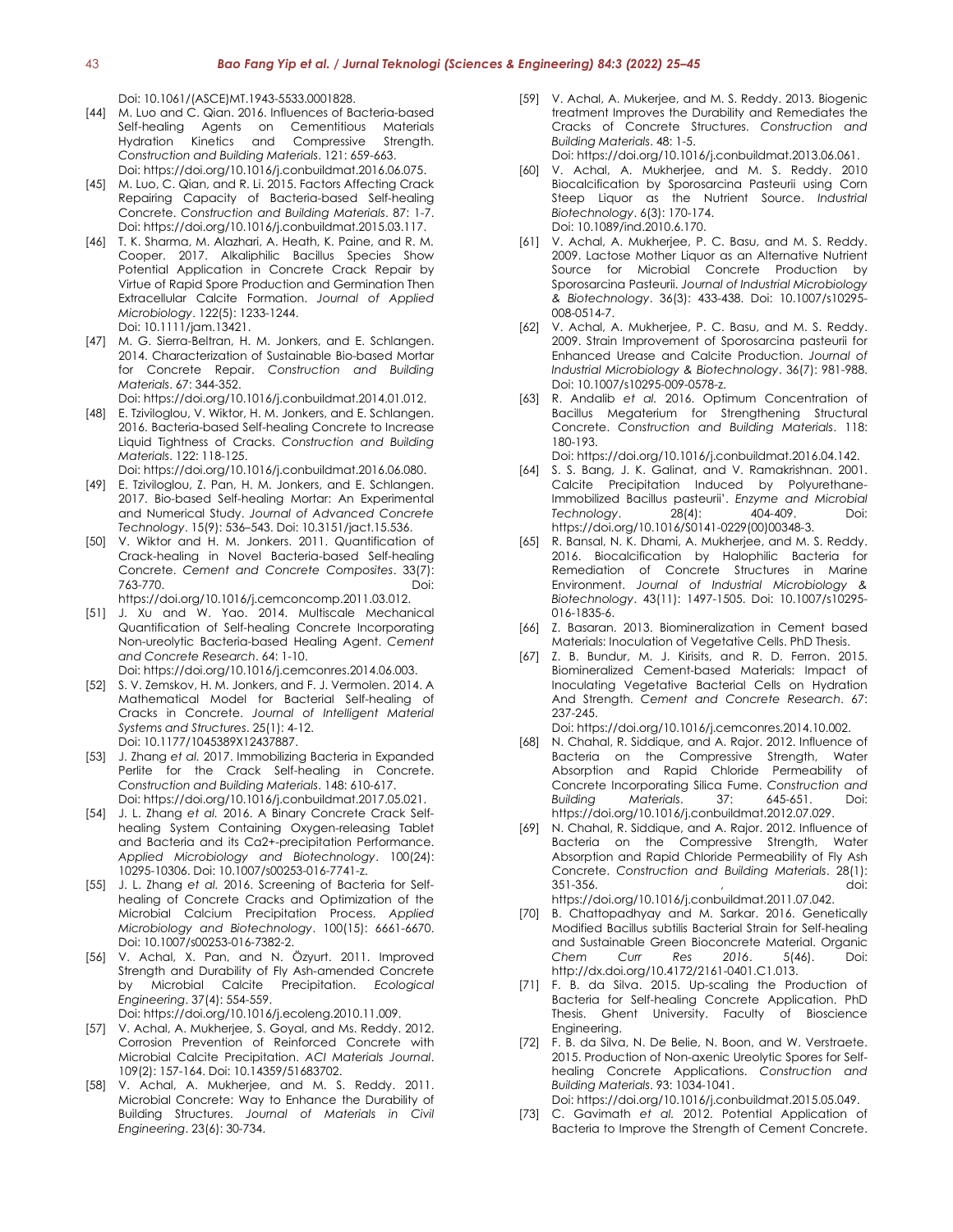*International Journal of Advanced Biotechnology and Research*. 3(1): 541-544.

- [74] A. A. Hassan, A. B. Suhaimi, Mohd. S. Abdul Rahman, Z. A. Ahmad Razin, S. Shafinaz, and H. A.-T. Wahid Ali. 2018. Numerical Modeling for Crack Self-healing Concrete by Microbial Calcium Carbonate. *Construction and Building Materials*. 189: 816-824. Doi: https://doi.org/10.1016/j.conbuildmat.2018.08.218.
- [75] H. K. Kim, S. J. Park, J. I. Han, and H. K. Lee. 2013. Microbially Mediated Calcium Carbonate Precipitation on Normal and Lightweight Concrete. *Construction and Building Materials*. 38: 1073-1082.

Doi: https://doi.org/10.1016/j.conbuildmat.2012.07.040.

- [76] S. Maheswaran *et al.* 2014. Strength Improvement Studies Using New Type Wild Strain Bacillus Cereus on Cement Mortar. *Current Science*. 106(1): 50-57. [Online]. Available: http://www.jstor.org/stable/24099862.
- [77] S.-J. Park, Y.-M. Park, W.-Y. Chun, W.-J. Kim, and S.-Y. Ghim. 2010. Calcite-forming Bacteria for Compressive Strength Improvement in Mortar. *Journal of Microbiology and Biotechnology*. 20(4): 782-788. [Online]. Available: http://europepmc.org/abstract/MED/20467254.
- [78] R. Pei, J. Liu, S. Wang, and M. Yang. 2013. Use of Bacterial Cell Walls to Improve the Mechanical Performance of Concrete. *Cement and Concrete Composites.* 39: 122-130. https://doi.org/10.1016/j.cemconcomp.2013.03.024.
- [79] W. Pungrasmi, J. Intarasoontron, P. Jongvivatsakul, and S. Likitlersuang. 2019. Evaluation of Microencapsulation Techniques for MICP Bacterial Spores Applied in Self-Healing Concrete. *Scientific Reports*. 9(1): 12484. [Online]. Available: https://doi.org/10.1038/s41598-019- 49002-6.
- [80] S. K. Ramachandran, V. Ramakrishnan, and S. S. Bang. 2001. Remediation of Concrete using Micro-organisms. *ACI Materials Journal-American Concrete Institute*. 98(1): 3-9.
- [81] R. Siddique, K. Singh, Kunal, M. Singh, V. Corinaldesi, and A. Rajor. 2016. Properties of Bacterial Rice Husk Ash Concrete. *Construction and Building Materials*. 121: 112-119.

Doi: https://doi.org/10.1016/j.conbuildmat.2016.05.146.

- [82] R. Siddique *et al.* 2016. Influence of Bacteria on Compressive Strength and Permeation Properties of Concrete Made with Cement Baghouse Filter Dust. *Construction and Building Materials*. 106: 461-469. Doi: https://doi.org/10.1016/j.conbuildmat.2015.12.112.
- [83] S. R. Vempada, S. S. P. Reddy, M. S. Rao, and C. Sasikala. 2011. Strength Enhancement of Cement Mortar Using Microorganisms - An Experimental Study. *Int J Earth Sci Eng*. 4: 933-936.
- [84] J. Y. Wang, N. De Belie, and W. Verstraete. 2012. Diatomaceous Earth as a Protective Vehicle for Bacteria Applied for Self-healing Concrete. *Journal of Industrial Microbiology & Biotechnology*. 39(4): 567-577. Doi: 10.1007/s10295-011-1037-1.
- [85] J. Y. Wang, D. Snoeck, S. V. Vlierberghe, W. Verstraete, and N. D. Belie. 2014. Application of Hydrogel Encapsulated Carbonate Precipitating Bacteria for Approaching a Realistic Self-healing in Concrete. *Construction and Building Materials*. 68: 110-119. Doi: https://doi.org/10.1016/j.conbuildmat.2014.06.018.
- [86] J. Wang, J. Dewanckele, V. Cnudde, S. V. Vlierberghe, W. Verstraete, and N. D. Belie. 2014. X-ray Computed Tomography Proof of Bacterial-based Self-healing in Concrete. *Cement and Concrete Composites*. 53: 289- 304. Doi: https://doi.org/10.1016/j.cemconcomp.2014.07.014.
- [87] J. Wang *et al.* 2015. Application of Modified-alginate Encapsulated Carbonate Producing Bacteria in Concrete: A Promising Strategy for Crack Self-healing.

*Frontiers in Microbiology*. 6: 1088. Doi: 10.3389/fmicb.2015.01088.

- [88] J. Wang, K. V. Tittelboom, N. D. Belie, and W. Verstraete. 2012. Use of Silica Gel or Polyurethane Immobilized Bacteria for Self-healing Concrete. *Construction and Building Materials*. 26(1): 532-540. Doi: https://doi.org/10.1016/j.conbuildmat.2011.06.054.
- [89] J. Y. Wang, H. Soens, W. Verstraete, and N. D. Belie. 2014. Self-healing Concrete by Use of Microencapsulated Bacterial Spores. *Cement and Concrete Research*. 56: 139-152. Doi: https://doi.org/10.1016/j.cemconres.2013.11.009.
- [90] S. L. Williams, M. J. Kirisits, and R. D. Ferron. 2016. Optimization of Growth Medium for Sporosarcina pasteurii in Bio-based Cement Pastes to Mitigate Delay in Hydration Kinetics. *Journal of Industrial Microbiology & Biotechnology*. 43(4): 567-575. Doi: 10.1007/s10295- 015-1726-2.
- [91] M. Wu, X. Hu, Q. Zhang, D. Xue, and Y. Zhao. 2019. Growth Environment Optimization for Inducing Bacterial Mineralization and Its Application in Concrete Healing. *Construction and Building Materials*. 209: 631-643. Doi: https://doi.org/10.1016/j.conbuildmat.2019.03.181.
- [92] J. Xu, Y. Du, Z. Jiang, and A. She. 2015. Effects of Calcium Source on Biochemical Properties of Microbial CaCO3 Precipitation. *Frontiers in Microbiology*. 6: 1366. Doi: 10.3389/fmicb.2015.01366.
- [93] J. Xu and X. Wang. 2018. Self-healing of concrete Cracks by Use of Bacteria-containing Low Alkali Cementitious Material. *Construction and Building Materials*. 167: 1-14. Doi: https://doi.org/10.1016/j.conbuildmat.2018.02.020.
- [94] J. Xu, X. Wang, and B. Wang. 2018. Biochemical Process of Ureolysis-based Microbial CaCO3 Precipitation and Its Application in Self-healing Concrete. *Applied Microbiology and Biotechnology*. 102(7): 3121-3132. Doi: 10.1007/s00253-018-8779-x.
- [95] Y. Ç. Erşan, F. B. D. Silva, N. Boon, W. Verstraete, and N. D. Belie. 2015. Screening of Bacteria and Concrete Compatible Protection Materials. *Construction and Building Materials*. 88: 196-203. Doi: https://doi.org/10.1016/j.conbuildmat.2015.04.027.
- [96] S. Castanier, G. L. Métayer-Levrel, and J.-P. Perthuisot. 2000. Bacterial Roles in the Precipitation of Carbonate Minerals. *Microbial Sediments*, R. E. Riding and S. M. Awramik, Eds. Berlin, Heidelberg: Springer Berlin Heidelberg. 32-39. Doi: 10.1007/978-3-662-04036-2\_5.
- [97] A. F. Alshalif, J. M. Irwan, N. Othman, and L. H. Anneza. 2016. Isolation of Sulphate Reduction Bacteria (SRB) to Improve Compress Strength and Water Penetration of Bio-Concrete. *MATEC Web of Conferences*. 47: 01016. Doi: 10.1051/matecconf/20164701016.
- [98] T. Tambunan, M. I. Juki, and N. Othman. 2019. Mechanical Properties of Sulphate Reduction Bacteria on the Durability of Concrete in Chloride Condition. *MATEC Web Conf.* 258: 01024. Doi: 10.1051/matecconf/201925801024.
- [99] K. Vijay, M. Murmu, and S. V. Deo. 2017. Bacteria based Self Healing Concrete – A Review, *Construction and Building Materials*. 152: 1008-1014. Doi: https://doi.org/10.1016/j.conbuildmat.2017.07.040.
- [100] S. Joshi, S. Goyal, A. Mukherjee, and M. S. Reddy. 2017. Microbial Healing of Cracks in Concrete: A Review. *Journal of Industrial Microbiology & Biotechnology*. 44(11): 1511-1525. Doi: 10.1007/s10295-017-1978-0.
- [101] A. Sidiq, R. Gravina, and F. Giustozzi. 2019. Is Concrete Healing Really Efficient? A Review. *Construction and Building Materials*. 205: 257-273. Doi: https://doi.org/10.1016/j.conbuildmat.2019.02.002.
- [102] J. Wang. 2013. Self-healing Concrete by Means of Immobilized Carbonate Precipitating Bacteria. PhD Thesis. Ghent University. Faculty of Engineering and Architecture.